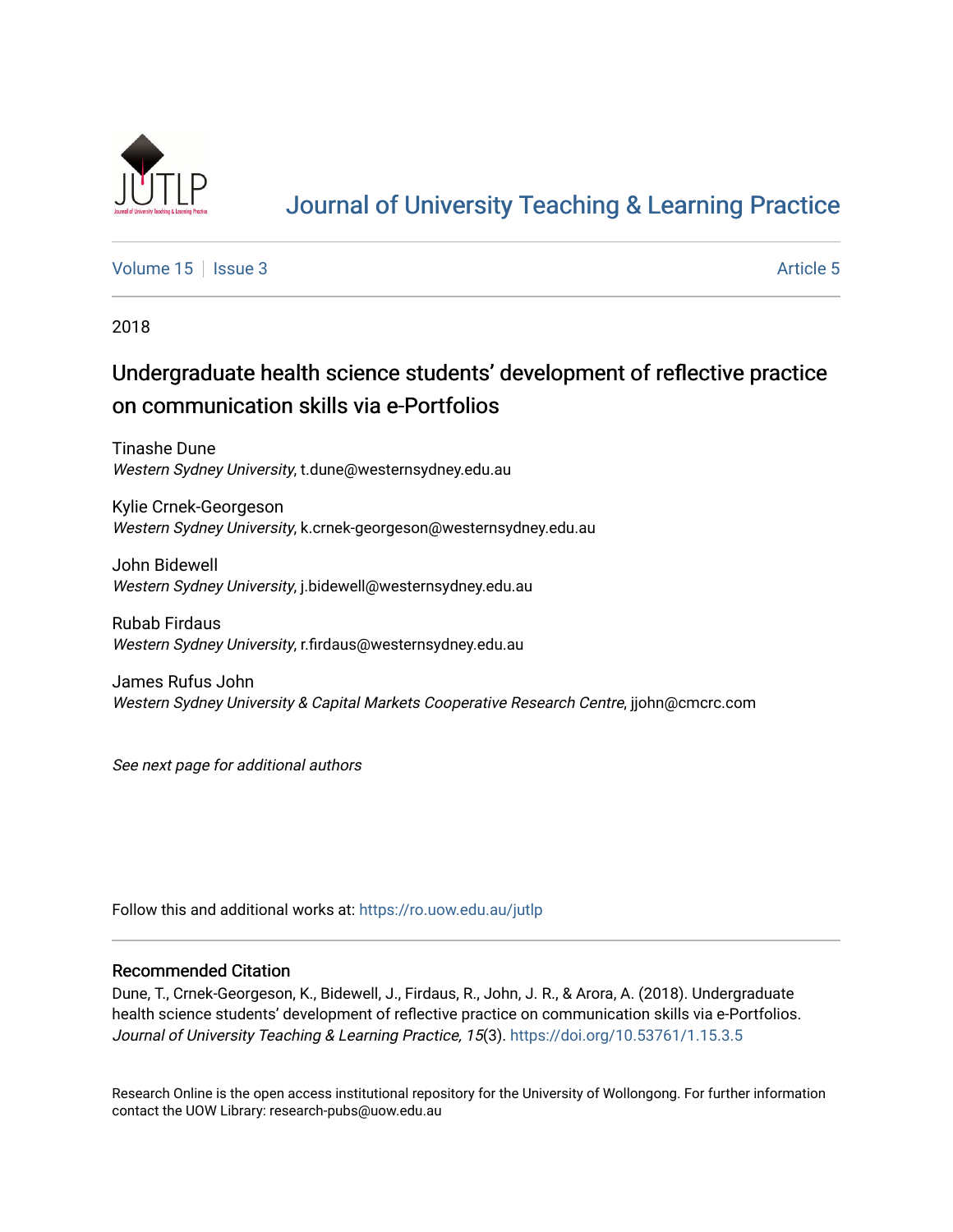# Undergraduate health science students' development of reflective practice on communication skills via e-Portfolios

# **Abstract**

Background: Whilst e-Portfolios have been used in a variety of learning contexts, disciplines and academic levels, its effectiveness amongst tertiary health science students in Australia has yet to be explored. Investigating students' development of reflexivity through an individually assessed e-Portfolio will produce more information about how best to teach and assess these skills in line with key professional competencies.

Aim: This project aimed to evaluate students' development of reflexivity by engaging in an individually assessed e-Portfolio within a large, interprofessional, first year health science unit on Communication in Health.

Methods: Using an adapted version of Groningen's Reflection Ability Scale (GRAS) students were surveyed before beginning and after completing their e-Portfolios. Participating students' concluding summaries on their development of reflexivity were extracted from their e-Portfolios for qualitative analysis.

Results: 289 students completed both the pre- and post-survey. The e-Portfolio enhanced reflexivity for 54% of students, 38% perceived that their reflexivity had decreased and 8% had no change between their pre and post scores. Qualitatively the students found the process of developing reflexivity to be positively challenging. They cited reflection on communication skills, using contemporary media, interprofessional reflection and cultural responsiveness as key elements learnt through the reflective process of the e-Portfolio.

Conclusion: A nuanced approach to interpreting the results is important as even those who seem to have become less reflexive may have realised that they were less so after engaging in reflective practice. With the right resources, technology and support the findings attest to the value and merit of e-Portfolios in developing reflexivity amongst tertiary interprofessional health science students.

# Keywords

Communication skills, allied health, health science, e-Portfolios, reflective practice, interprofessional education

## Authors

Tinashe Dune, Kylie Crnek-Georgeson, John Bidewell, Rubab Firdaus, James Rufus John, and Amit Arora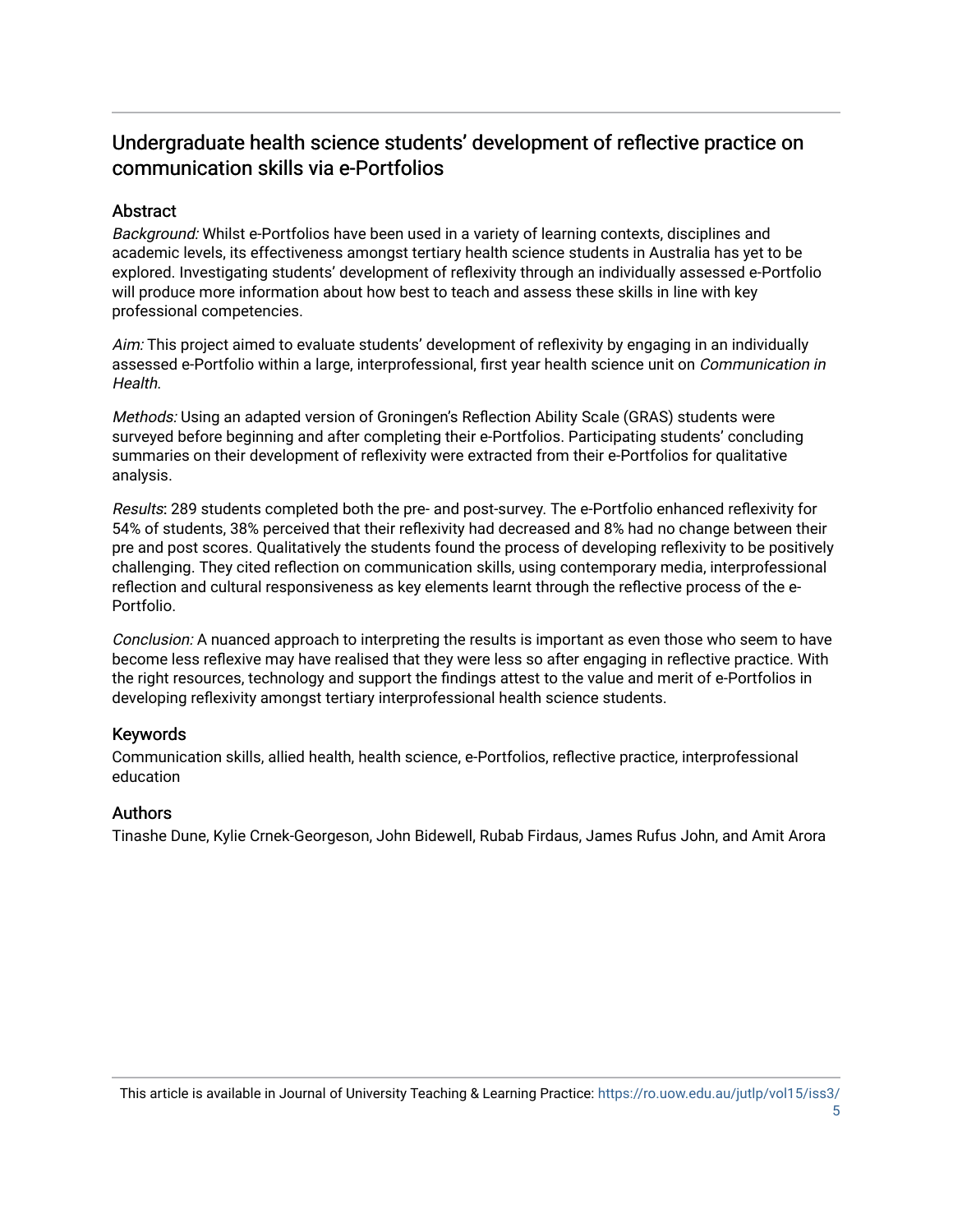

# [Journal of University Teaching & Learning Practice](https://ro.uow.edu.au/jutlp)

[Volume 15](https://ro.uow.edu.au/jutlp/vol15) | [Issue 3](https://ro.uow.edu.au/jutlp/vol15/iss3) Article 5

2018

# Undergraduate health science students' development of reflective practice on communication skills via e-Portfolios

Tinashe Dune Western Sydney University, t.dune@westernsydney.edu.au

Kylie Crnek-Georgeson Western Sydney University, k.crnek-georgeson@westernsydney.edu.au

John Bidewell Western Sydney University, j.bidewell@westernsydney.edu.au

Rubab Firdaus Western Sydney University, r.firdaus@westernsydney.edu.au

James Rufus John Western Sydney University & Capital Markets Cooperative Research Centre, jjohn@cmcrc.com

See next page for additional authors

Follow this and additional works at: [https://ro.uow.edu.au/jutlp](https://ro.uow.edu.au/jutlp?utm_source=ro.uow.edu.au%2Fjutlp%2Fvol15%2Fiss3%2F5&utm_medium=PDF&utm_campaign=PDFCoverPages) 

## Recommended Citation

Dune, T., Crnek-Georgeson, K., Bidewell, J., Firdaus, R., John, J. R., & Arora, A. (2018). Undergraduate health science students' development of reflective practice on communication skills via e-Portfolios. Journal of University Teaching & Learning Practice, 15(3). https://ro.uow.edu.au/jutlp/vol15/iss3/5

Research Online is the open access institutional repository for the University of Wollongong. For further information contact the UOW Library: research-pubs@uow.edu.au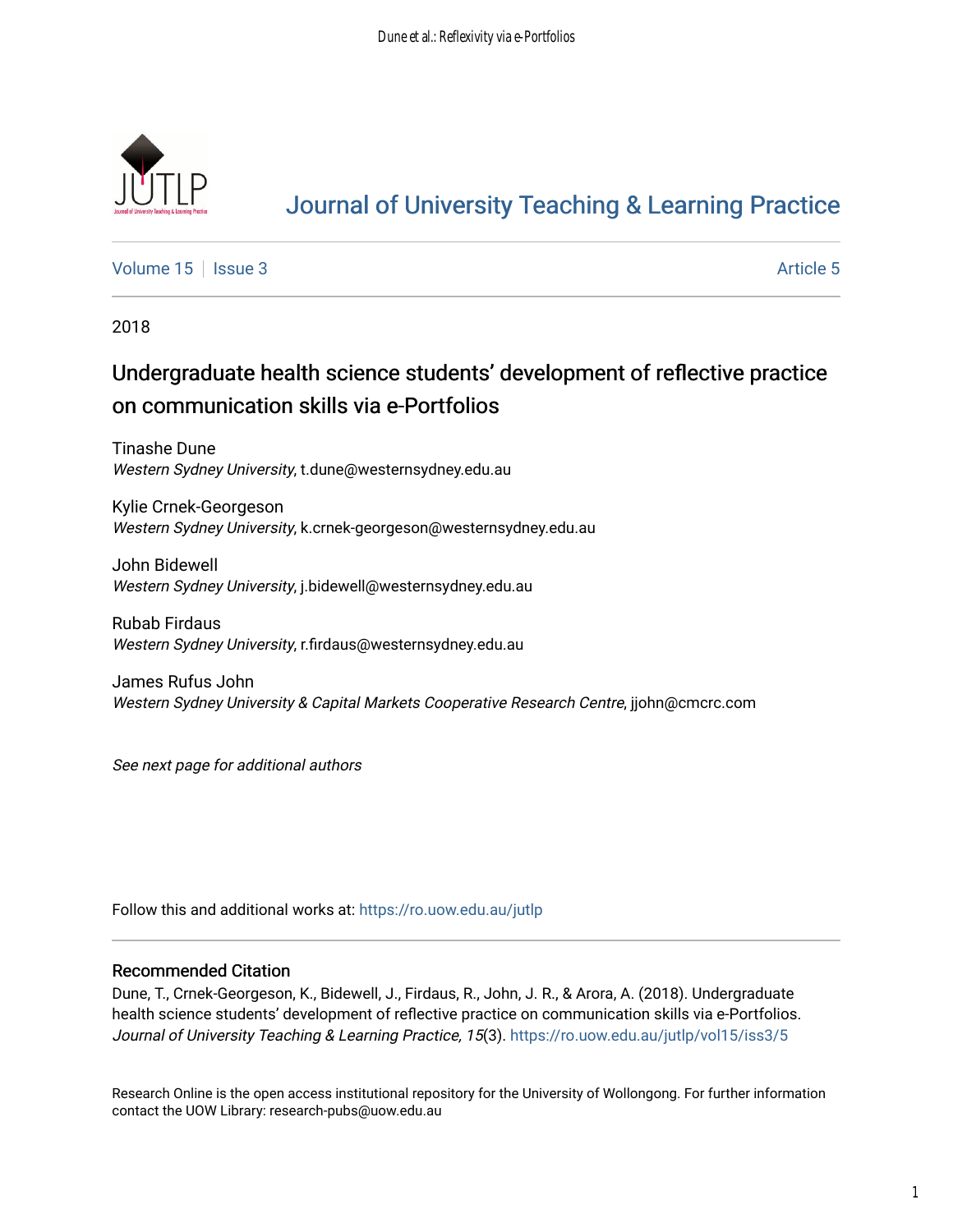# Undergraduate health science students' development of reflective practice on communication skills via e-Portfolios

## Abstract

Background: Whilst e-Portfolios have been used in a variety of learning contexts, disciplines and academic levels, its effectiveness amongst tertiary health science students in Australia has yet to be explored. Investigating students' development of reflexivity through an individually assessed e-Portfolio will produce more information about how best to teach and assess these skills in line with key professional competencies.

Aim: This project aimed to evaluate students' development of reflexivity by engaging in an individually assessed e-Portfolio within a large, interprofessional, first year health science unit on Communication in Health.

Methods: Using an adapted version of Groningen's Reflection Ability Scale (GRAS) students were surveyed before beginning and after completing their e-Portfolios. Participating students' concluding summaries on their development of reflexivity were extracted from their e-Portfolios for qualitative analysis.

Results: 289 students completed both the pre- and post-survey. The e-Portfolio enhanced reflexivity for 54% of students, 38% perceived that their reflexivity had decreased and 8% had no change between their pre and post scores. Qualitatively the students found the process of developing reflexivity to be positively challenging. They cited reflection on communication skills, using contemporary media, interprofessional reflection and cultural responsiveness as key elements learnt through the reflective process of the e-Portfolio.

Conclusion: A nuanced approach to interpreting the results is important as even those who seem to have become less reflexive may have realised that they were less so after engaging in reflective practice. With the right resources, technology and support the findings attest to the value and merit of e-Portfolios in developing reflexivity amongst tertiary interprofessional health science students.

## Keywords

Communication skills, allied health, health science, e-Portfolios, reflective practice, interprofessional education

## Authors

Tinashe Dune, Kylie Crnek-Georgeson, John Bidewell, Rubab Firdaus, James Rufus John, and Amit Arora

[5](https://ro.uow.edu.au/jutlp/vol15/iss3/5)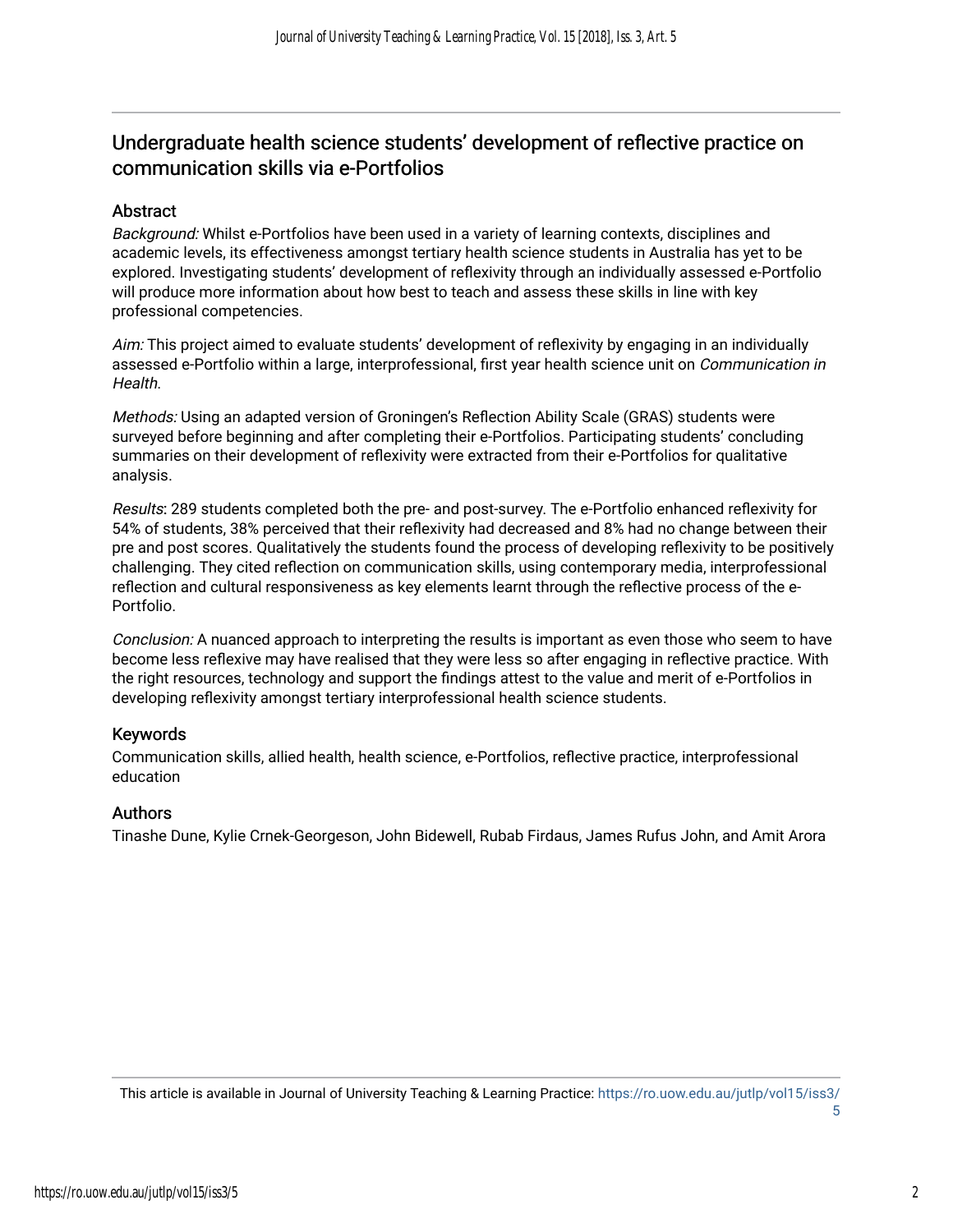## **Introduction**

In accordance with accreditation requirements and employers' expectations, health-science graduates from university must have high-level oral and written communication skills (Dune et al. 2016; Robles 2012). Research indicates that 60% of employers report that new employees do not regularly meet workplace demands for skilled communication, a 10% increase from 2012 (Yale 2014; Leggett 2013). Unsurprisingly, 75% of employers want tertiary institutions to better develop students' communication as a life skill (Yu 2011) for employment, especially in health, medicine and nursing (Bridgstock 2009; Leggett 2013). University undergraduate programs need to "develop courses, assignments and experiential learning opportunities for students to learn and practice their communication skills in innovative, engaging and real-life practical scenarios" (Stephenson 2001).

#### *Communication skills*

The importance of communication in the clinical health sciences is formally acknowledged (Laidlaw & Hart 2011; Molinuevo et al. 2011). Laidlaw and Hart (2011) describe clinical communication as occurring between health professionals or between health professionals and patients, via any medium, oral or written. A general model sees communication as information transfer (a message; data), from one party (sender) to another (receiver) via any channel: verbal (words) or nonverbal (symbols, images, gestures, "body language", other cues or sensory data) from which meaning or a message might be interpreted, and transmitted in any format, with reception immediate or delayed. Communication can be two-way (a dialogue, with sender and receiver roles alternating) or one-way (for example, when someone reads a document, in which case the document author becomes the message sender and the reader the receiver). Communication consists of content (what is said) and expression or style (how it is said). If communication is effective the receiver will comprehend the message in the manner intended by the sender. Barriers to communication include the sender being prevented from generating the message (for example, when a patient cannot speak) or the receiver from accepting it (when a patient cannot hear); difficulties with the medium of transmission (such as an unreliable telephone connection, or two people speaking different languages); or incompleteness of information (such as the absence of non-verbal cues or audible expression in written messages). Overcoming these barriers requires specific skills in formulating, sending, receiving and interpreting messages.

Effective communication in turn enhances healthcare effectiveness. Ineffective communication leads to misunderstandings that threaten relationships, including therapeutic relationships essential to healthcare. Societies consisting of diverse populations are prone to cultural barriers such as linguistic incompatibilities, or senders and receivers not sharing or understanding each other's social conventions, which compromises interpretation. That cultural barriers to effective communication happen at all shows that communication conventions are culturally defined. They may hinder effective communication even among people speaking the same language.

People with strong communication skills are consciously aware of communication's complexity and factors influencing its effectiveness. Skilled communicators will, through personal reflection, recognise how the quality of their own communication efforts is affected by cultural and other factors. They will adjust and adapt their message content and expression and their approach to interpreting others' communication to overcome barriers. Health professionals' access to education places them in a better position to make these adjustments than many of their patients and clients, who may have lacked educational opportunities.

Within densely packed health-science curricula, educators and students may struggle to make time for the reflective processes involved in developing communication skills, or to see their relevance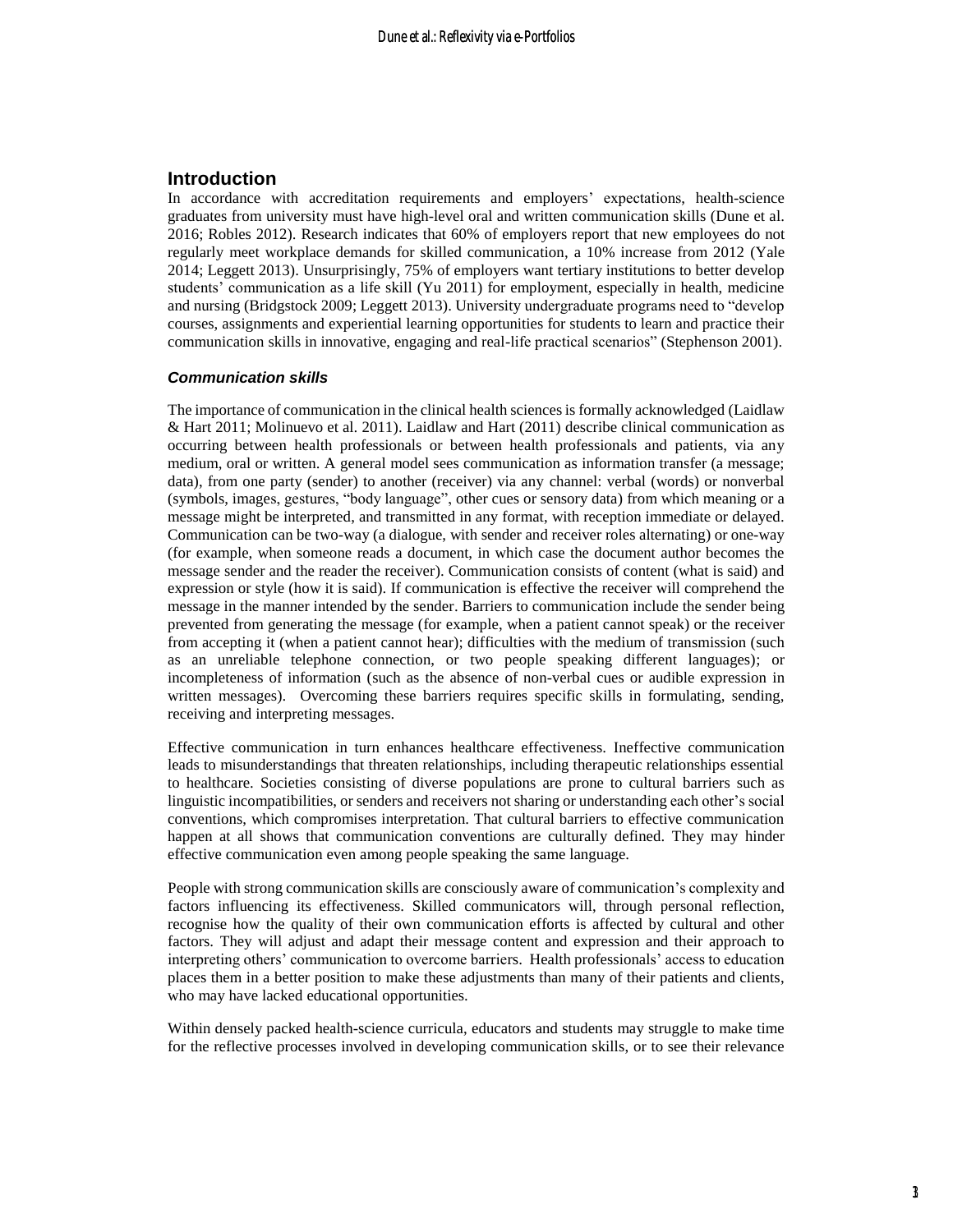and applicability (Plaza et al. 2007). Despite these constraints, tertiary teachers are employing creative and innovative teaching methods to improve students' communication skills (Holston & O'Neil 2008; Lanning et al. 2011). Methods include didactic and rote learning, role-plays and vivas, situational online gamification and e-portfolios (Dune et al. 2016). These approaches enable students to reflect on how they communicate with others, and how the students' communication may affect the health and wellbeing of their patients or clients.

#### *Reflective practice*

Central to developing communication skills is the ability to reflect. Reflection is central to healthscience students' fulfilment of professional competencies. Dewey, Kolb and Schön are among the foundation writers about reflection (Moon 2004). From a psychological and educational perspective, Dewey described reflection as a process of deliberate and deep consideration directed towards a rational, empirical basis for belief. Schön developed reflection in nursing education, seeing it as an alternative to traditional educational strategies (Timmins 2008). Kolb established reflection within a four-stage model of experiential learning (Stevens & Cooper 2009).

Bourdieu (2003) argued that to "know the world better" one must "know oneself better". As societies grow increasingly multicultural, practitioners must self-assess. Through scrutinising one's own world view, identity and practices, one can replace a singular world view with a multiplicity of perspectives. Oandasan and Reeves (2005) cite Schön's theory of reflective practice, which asks health-care practitioners to engage with "confusing problems which defy technical solutions" (p.3). As explained by Oandasan and Reeves (2005), reflection has a crucial role in health-science education:

Through self and group reflective exercises, within safe learning environments, students may begin to develop the reflective skills necessary for developing an appreciation and understanding of each other's roles, their unique backgrounds and the professional perspectives on clinical decision making that ensures each profession is distinctive…. Reflection can only occur if opportunities are provided… that expose students to issues that they must grapple with.

In line with calls (Pecukonis et al. 2008) for innovative ways to develop communication skills in health-science students, an e-portfolio assessment was developed and evaluated using quantitative and qualitative methods. The project aimed to establish whether this new assessment framework improved self-reflection directed at developing communication skills among tertiary health-science students at a large Australian university.

### *E-portfolios in higher education*

An e-portfolio (also known as an electronic portfolio, digital portfolio or online portfolio) is a collection of digital information compiled and organised by a student user, and usually stored on an internet repository, such as an online learning system, from which the portfolio can be shared with other students or with educators. Student-creators continually add to their e-portfolio, adding hyperlinks to cited works and sharing personally authored works such as text, images, multimedia (video and audio, either received or personally authored), original blog entries and hyperlinks. The information may consist of objective factual material or more personalised, subjective content.

E-portfolios have been used educationally, particularly in colleges or universities, since the mid-1990s to encourage learners to reflect on their skills and clinical practice (Bahous 2008). Assessment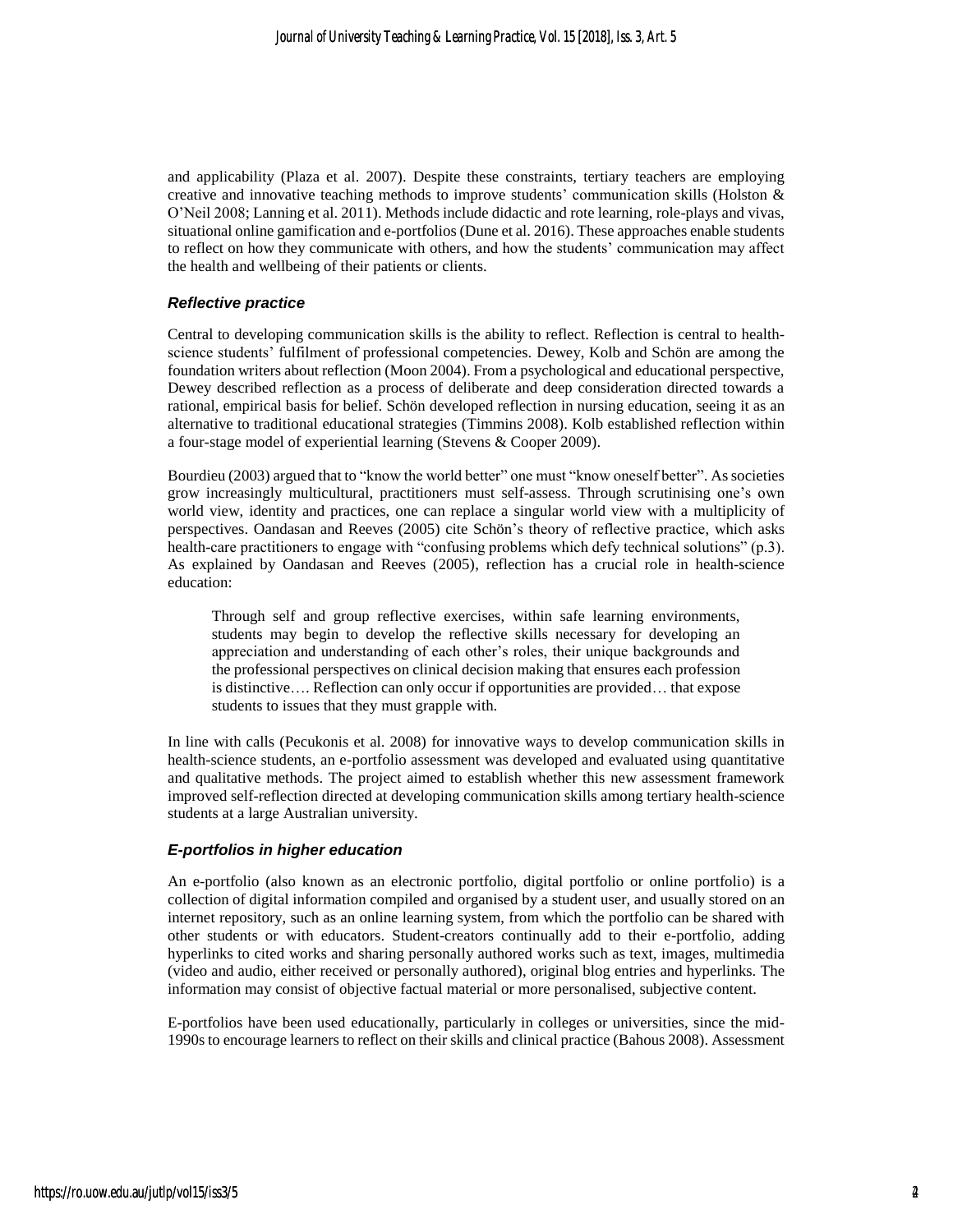of the e-portfolio is possible, yet often optional. E-portfolios differ from other modes of collecting and presenting similar information in that their online nature reflects contemporary modes of consuming, creating and engaging with media and interacting with other users who share similar interests; students' need to negotiate professional expectations and their professional identity in public forums; and increased agency related to the creation and management of an evolving artefact extending beyond one's graduation.

Existing work confirms the role of e-portfolios in developing metacognitive knowledge through increased reflective practice, lifelong adult-learning principles, reflexivity and professional portfolios for future reference. Chitpin and Simon (2009) and Nevin et al. (2009) explored preservice teachers' formation of professional identity through reflective practice collated in an eportfolio. Upon the e-portfolio's completion and up to one year afterwards, the teachers considered that the e-portfolio had helped them develop and retain their reflective skills. While these eportfolios were developed and reviewed through structured processes with instructors and peers, they did not contribute to the students' grade. Chitpin and Simon (2009) note the controversy surrounding whether reflective texts should be assessed. For instance, questions remain about whether compulsory curricular work as part of a study to determine an increase in reflexivity results in student bias towards giving positive answers when being assessed. Even given this contention, most of the research identified in the literature search for the current study found that e-portfolios supported the development of self-reflection and ongoing reflective practice, although the process was not always smooth. Many students across disciplines and countries found their e-portfolio hard to use (Plaisir et al. 2011) and their tutors demonstrated limited ability to teach them how to create one (Plaza et al. 2007; Vernazza et al. 2011).

Although e-portfolios have been successful in helping students develop reflexivity in various learning contexts and disciplines, we decided to examine whether this teaching innovation would similarly benefit our undergraduate health-science students' self-perceived communication skills. We focused on communication skills as professional competencies inseparable from reflexivity (Arnold & Boggs 2015), but they are difficult to both teach and assess using methods such as didactic and multiple-choice exams. After developing and piloting an assessable individual eportfolio, we investigated whether students' ability to reflect improved and how the results of this investigation could inform teaching methods.

## **Methods**

#### *Teaching context*

The project occurred within a first-year interprofessional health-science unit, Communication in Health. The unit is taught to approximately 600 students per semester across 11 disciplines including paramedicine, physiotherapy, occupational therapy, personal development and health-promotion education, health science, health promotion, therapeutic recreation, public health, sport and exercise science, podiatry and health-services management. The unit is designed to develop students' written and oral communication skills in preparation for work within the health professions across these areas. Communication skills addressed include those needed to form therapeutic relationships with individual clients and groups, as well as skills required to communicate health information to clients and groups in a wider, multicultural community. The unit also develops students' communication skills for working effectively with professional colleagues. Instruction includes a one-hour lecture, a one-hour tutorial, an online learning portal with resources and activities and two assessments in addition to the e-portfolio (an individual interview and reflective essay on students' communication skills worth 20% and an interprofessional group case review, management plan and individual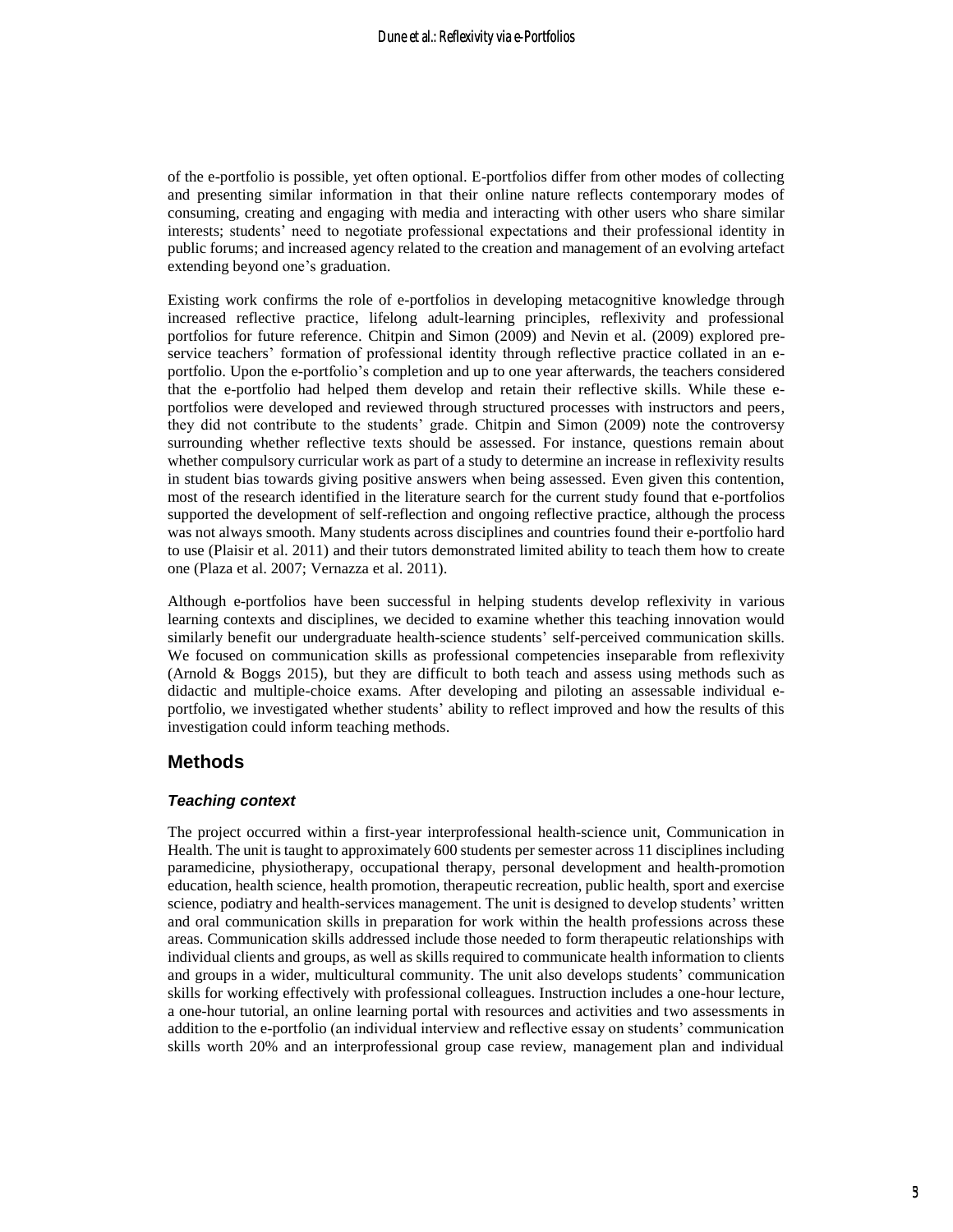reflection worth 30%). The unit structure and tasks were developed to support the following unit learning outcomes:

- 1. Critically analyse and evaluate the characteristics of health-professional relationships with clients, colleagues and the wider community; and the importance of communication in these relationships.
- 2. Reflect on their personal attitudes, beliefs, values, communication strengths and weaknesses and how these aspects affect their own communication.
- 3. Apply in practice essential verbal and written communication skills appropriate for interaction with individual clients, consumers, significant others, colleagues and industry representatives.
- 4. Describe communication skills and processes related to group health-promotion contexts.
- 5. Analyse and apply strategies to adapt communication processes to meet the varying healthliteracy or special needs of clients, family and significant others.
- 6. Examine the impact of culture on communication.
- 7. Explain the ethical issues related to formal and informal communication processes in the health setting.
- 8. Employ teamwork skills relevant to working in health-care settings.
- 9. Describe the specific issues encountered when working with vulnerable people.
- 10. Articulate verbal and apply written communication skills necessary for professional presentations.

### *Teaching innovation*

The e-portfolio was one of three assessments within the unit, worth 50% of students' overall mark. It replaced a multiple choice exam worth 50%, as students, tutors and lecturers considered that the exam did not engage students with the essence of communication in their specific discipline areas, and that it inadequately supported reflexive practice. The e-portfolio was designed to catalyse holistic reflective practice, reinforce individual learning styles and promote agency in learning.

The e-portfolio, created using Wordpress, asked students to reflect on their own communications in the context of 12 topics related to communication in health and aligned with the weekly unit content. The topics were: 1) Communication theory – sender, channel, receiver; 2) Types and styles of communication; 3) Barriers and enablers to communication; 4) Active listening; 5) Empathy in communication; 6) Interviewing skills in therapeutic relationships; 7) Communicating with others from a different cultural background; 8) Communicating with clients who have a disability; 9) Ways of working in an interprofessional team; 10) Management styles and communication conflicts; 11) Written communication; and 12) Managing motivation. Reflections on each topic required students to analyse and apply academic evidence specific to their profession, and explore how they might reproduce those clinical behaviours and skills to better address the needs of their clients, patients or community (see Barrett 2012).

Prior to the start of the semester, tutors for the unit were briefed on the e-portfolio goals, features and structure, marking criteria and set-up, and how to support students in developing reflective practice. In the first week of the teaching semester the unit coordinator (TD) and the tutors introduced students to the e-portfolio, along with the other assessment and engagement requirements of the unit. Students were provided with support in the development of their e-portfolios from their unit coordinator (TD), who created a template e-portfolio and guidelines to assist students, and gave a lecture on the development of reflective practice and how it could be applied to the students' eportfolios. Students were also provided with additional resources and tips developed by one of the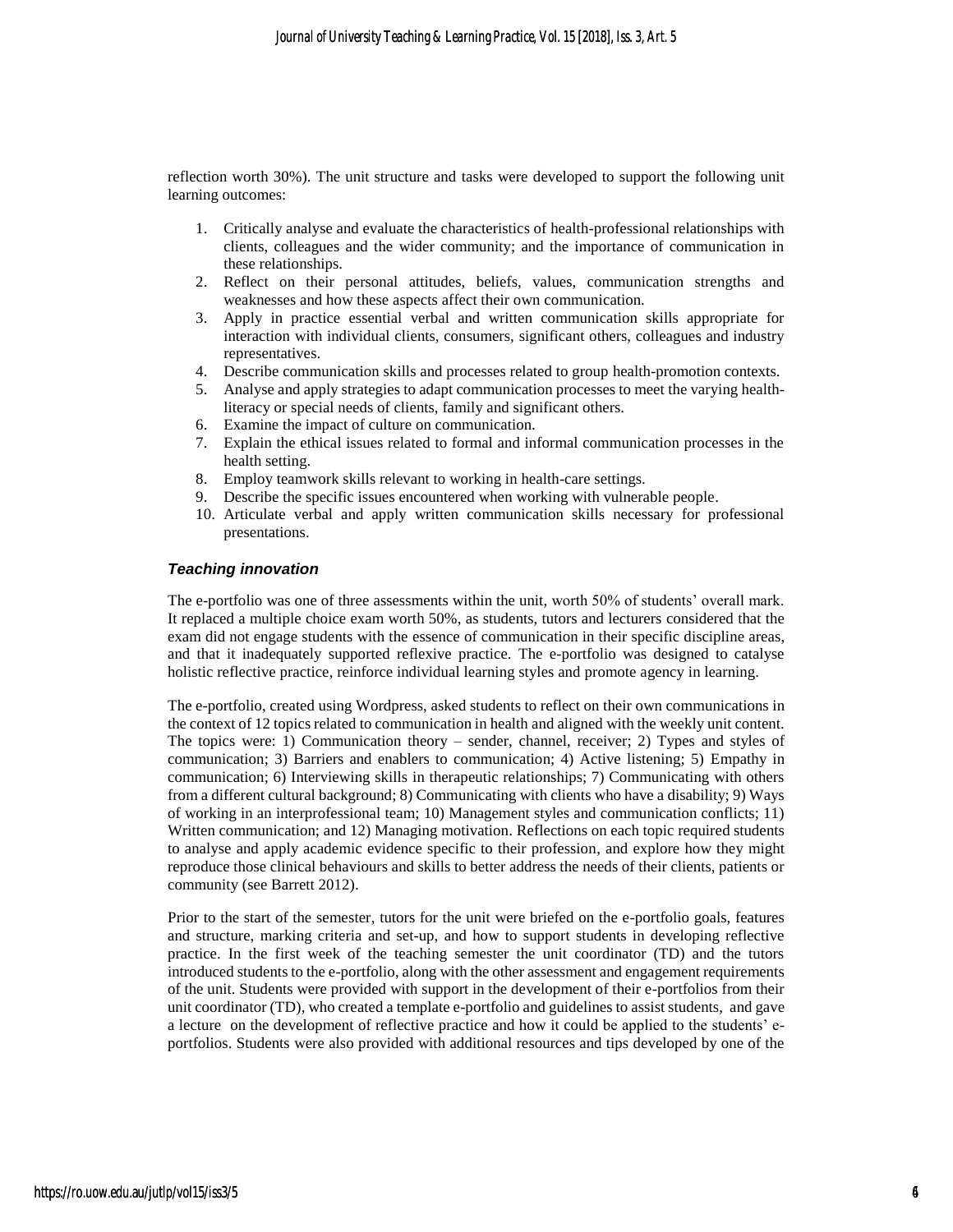unit tutors, who was also the research assistant for this project (KCG). She created instructional videos and provided links to other resources (readings, videos, templates) on how to structure, prepare and develop e-portfolios. During their weekly tutorials, tutors reviewed students' progress and provided feedback and guidance.

Whilst the e-portfolio was itself an act of communication, its content was also about communication. As implemented, the e-portfolio encouraged students to develop content such as their own short videos, or images of themselves communicating, to demonstrate their understanding of each topic. By engaging students in self-initiated and self-directed learning, the e-portfolio task was intended to heighten engagement with unit content and improve students' critical-thinking ability. As a result, it was anticipated that students would better understand the process of reflection in clinical and professional practice (reflexivity), and continue reflective practice across their academic and professional careers. As discussed by Chitpin and Simon (2009) and Chetcuti et al. (2011), students were encouraged to maintain their communication e-portfolio throughout their studies and into their professional careers.

#### *Data collection*

To evaluate students' development of self-reflection, this study adapted the Groningen Reflection Ability Scale (GRAS) (Table 1). Authors TD and JB reviewed each item, and amendments were made to align with Australian writing conventions and to make some items less specific to clinical work and more applicable to the health sciences generally. The GRAS is a one-dimensional practical measurement instrument that contributes to inferences about the personal reflection ability of healthscience students and health practitioners, at both the individual and group levels. This self-report scale emphasises reflection related to respondents' ability to empathise and communicate with others (Aukes et al. 2007). Responses were recorded on five-point Likert scales ranging from Strongly disagree (1) to Strongly agree (5), with Neutral (3) the central value. Demographic and open-ended questions were added.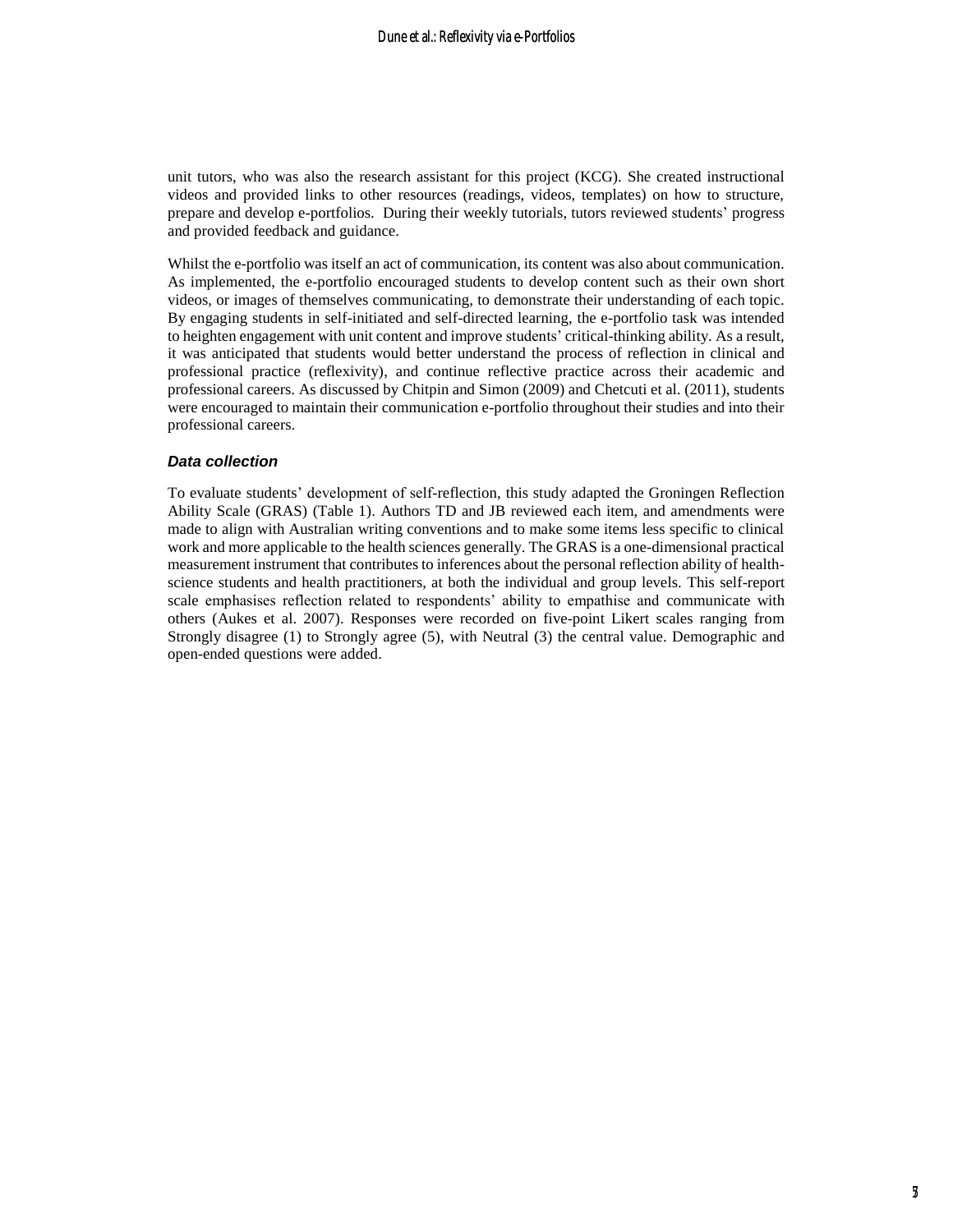| Original items                                      | Adapted/added items (italicised)                      |
|-----------------------------------------------------|-------------------------------------------------------|
| 1. I want to know why I do what I do.               | I want to know why I do what I do.<br>1.              |
| 2. I am aware of the emotions that influence my     | I am aware of the emotions that influence my<br>2.    |
| behavior.                                           | behaviour.                                            |
| 3. I do not like to have my clinical decisions      | 3.<br>I am comfortable with receiving feedback on     |
| discussed.                                          | my performance.                                       |
| 4. I do not welcome remarks about my personal       | I welcome comments about the effectiveness<br>4.      |
| functioning.                                        | of my communication.                                  |
| 5. I take a closer look at my own habits of         | 5.<br>I reflect on my own habits of thinking.         |
| thinking.                                           | I can view my own behaviour from the<br>6.            |
| 6. I am able to view my own behavior from a         | perspective of others.                                |
| distance.                                           | I test my own judgements against those of<br>7.       |
| 7. I test my own judgements against those of        | others.                                               |
| others.                                             | 8.<br>I evaluate my own ability to communicate        |
| 8. Sometimes others say that I do overestimate      | effectively.                                          |
| myself.                                             | 9.<br>I want to know the basis of rules and           |
| 9. I find it important to know what certain rules   | guidelines for professional conduct.                  |
| and guidelines are based on.                        | 10. I understand people with a different cultural     |
| 10. I am able to understand people with a different | or religious background to my own.                    |
| cultural/religious background.                      | 11. I accept responsibility for the effects of what I |
| 11. I am accountable for what I say.                | say on other people.                                  |
| 12. I reject different ways of thinking.            | 12. I easily accept different ways of thinking.       |
| 13. I can see an experience from different          | 13. I attempt to interpret situations from a variety  |
| standpoints.                                        | of perspectives.                                      |
| 14. I take responsibility for what I say.           | 14. I accept responsibility for what I do.            |
| 15. I am open to discussion about my opinions.      | 15. I am open to discussion about my opinions.        |
| 16. I am aware of my own limitations.               | 16. I am aware of my own limitations.                 |
| 17. I sometimes find myself having difficulty in    | 17. I sometimes find myself having difficulty in      |
| illustrating an ethical standpoint.                 | expressing my own ideas.                              |
| 18. I am aware of the cultural influences on my     | 18. I am aware of the cultural influences on my       |
| opinions.                                           | opinions.                                             |
| 19. I want to understand myself.                    | 19. I want to understand myself.                      |
| 20. I am aware of the possible emotional impact of  | 20. I am aware of the possible emotional impact       |
| information on others.                              | of information on others.                             |
| 21. I sometimes find myself having difficulty in    | 21. I sometimes find myself having difficulty in      |
| thinking of alternative solutions.                  | thinking of alternative solutions.                    |
| 22. I can empathise with someone else's situation.  | 22. I can empathise with someone else's               |
|                                                     | situation.                                            |
| 23. I am aware of the emotions that influence my    | 23. I am aware of the emotions that influence my      |
| thinking.                                           | thinking.                                             |
|                                                     | 24. I always know what to say in social               |
|                                                     | situations.                                           |
|                                                     | 25. I have never offended anybody with my words       |
|                                                     | or behaviour.                                         |
|                                                     | 26. I always manage social situations effectively.    |

**Table 1. Original and adapted Groningen Reflective Ability Scale**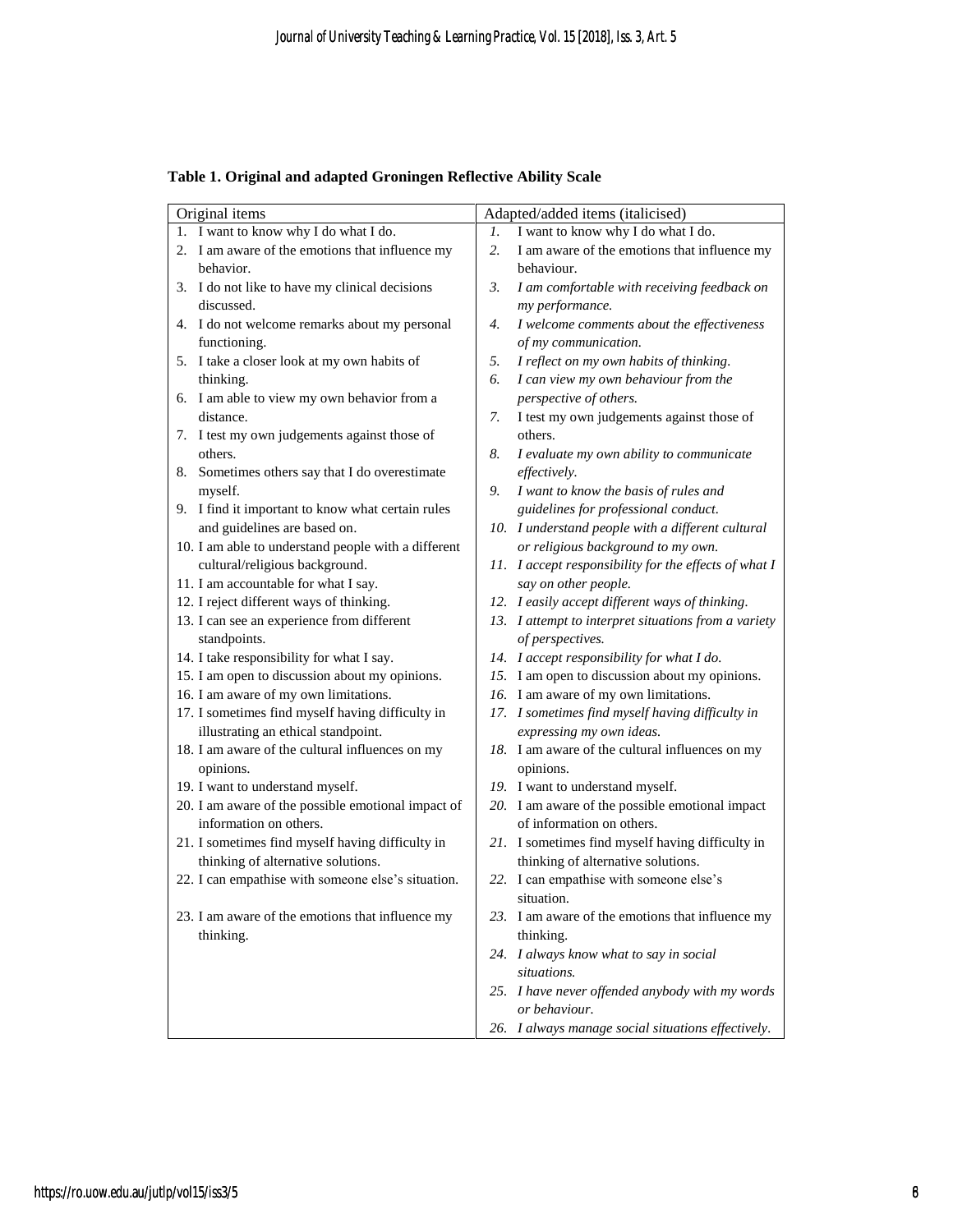The scale and demographics questionnaire was combined into a single survey administered online before students begin working on their e-portfolio (the *pre-*portfolio survey, during Week 1 of term) and after the completion of their e-portfolio (the *post*-portfolio survey, during Week 14). For quality assurance, three filler items, for which truthful high agreement is implausible, were embedded the post-portfolio survey: claiming to always know what to say in social situations, never offending anybody with words or behaviour, and always managing social situations effectively.

Pre- and post-portfolio surveys were matched by student identification numbers. The concluding summaries from those students consenting to participate in the research were extracted from their eportfolios for qualitative analysis. These summaries asked students to reflect on:

- 1. The most challenging aspects of their journey of developing reflective profession-specific practice.
- 2. The most rewarding aspects of their journey of developing reflective profession-specific practice.
- 3. Three things that they learnt in the unit and will implement in their life and future practice.

Participating students were given an additional 5% towards their grade for the unit in appreciation of their time. The research was approved by the Western Sydney University Human Research Ethics Committee.

## **Analysis**

Statistical analysis was conducted using Statistica 7.1. Any missing responses for each student were filled using the mean of all valid responses from that student. Descriptive statistics were calculated for pre- and post-portfolio survey responses separately for all 23 questions and then averaged across all items to give a total score. All items were scored positively, as agreement with any item was considered to signify a reflective orientation. The statistical significance of the difference from pre to post was obtained using paired *t* tests with Bonferroni correction for the number of tests. Principal axis factor analysis was used to identify patterns with GRAS responses suggestive of underlying constructs accounting for correlations between responses. One-way ANOVAs were conducted to test for differences in the mean change in scores from pre- to post-portfolio surveys for gender, year of study and allied health discipline. Students' age was correlated with their scores for both surveys, and for the change from pre to post. Average results for filler items were compared with genuine items using a dependent *t* test.

Qualitative data resulting from students' concluding summaries was analysed thematically (Flick 2014). Emergent and substantive categories within participants' statements were identified in relation to the study's objectives. Our analysis focused on topical responses and coding particularly for word repetition, direct and emotional statements and discourse markers including intensifiers, connectives and evaluative clauses. Coding was done independently by authors TD and RF, who then discussed their coding before reaching a consensus on the final themes.

## **Results**

### *Quantitative findings*

A total of 523 university students were invited to participate in the initial, pre-portfolio survey at the start of the term. Enrolment attrition saw only 457 students invited to participate in the post-portfolio survey. Of these, 289 students completed both the pre- and post-portfolio surveys. The mean age across both surveys was 21.20 years. The majority of the cohort was female (67%). The sample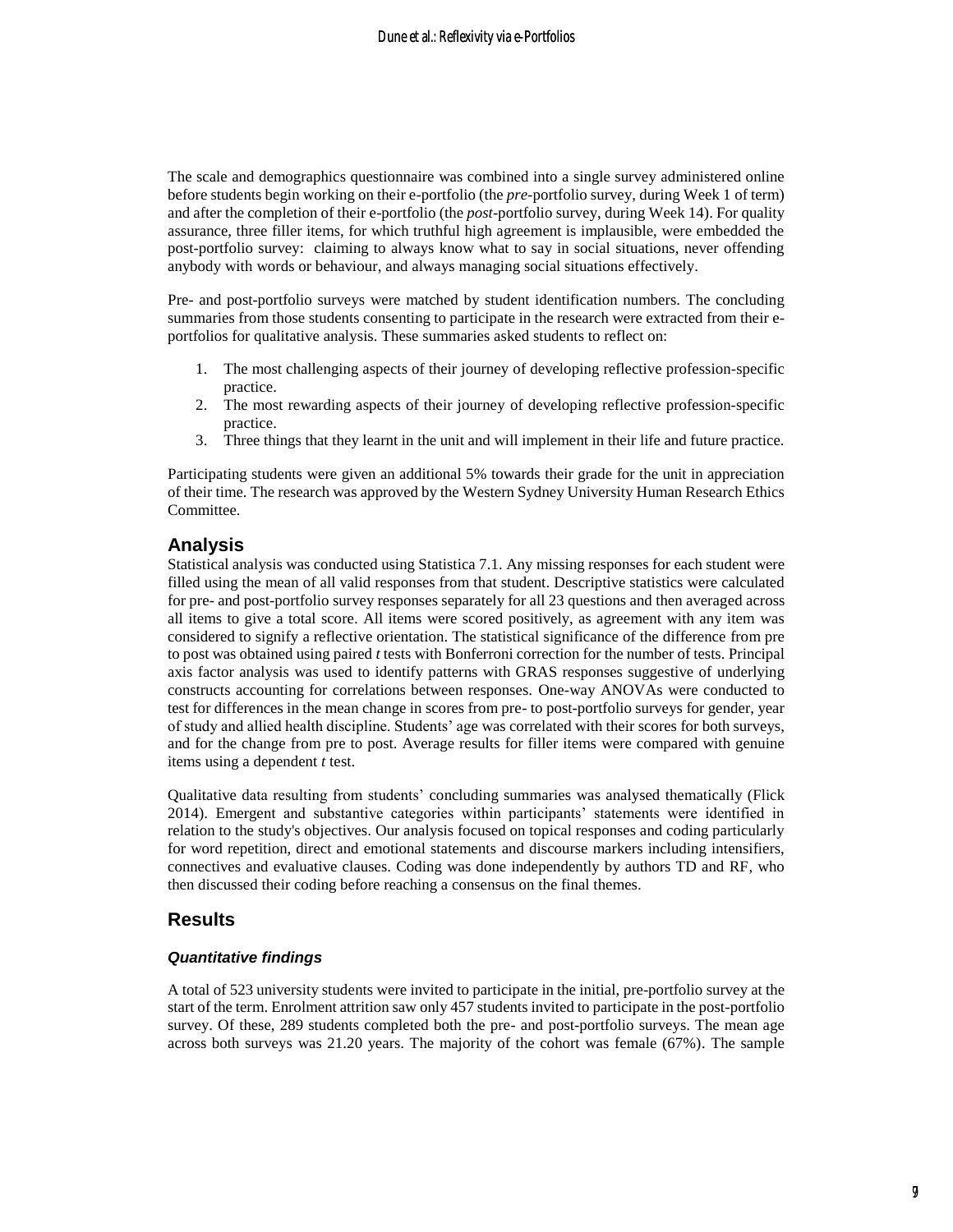included a predominant number of first-year students ( $n = 258$ ), with 14 second-year, 10 third-year and five fourth-year students. The sample consisted of students from occupational therapy  $(n = 75)$ , physiotherapy ( $n = 50$ ), paramedicine ( $n = 45$ ), podiatric medicine ( $n = 39$ ), therapeutic recreation  $(n = 29)$ , health sciences  $(n = 21)$ , personal development, health and physical education  $(n = 12)$ , sports and exercise science (n = 6), traditional Chinese medicine (n = 5), medical science (n = 2), nutrition science (n = 2), veterinary science (n = 1) and information technology (n = 1).

Table 2 compares descriptive statistics for the pre- and post-portfolio survey responses for all 23 statements from the GRAS, and the scale total. The mean scores for the pre-portfolio survey were initially high; they tended to be slightly higher in the post-portfolio survey. Fifty-four percent of students increased their mean score on all items from pre to post, 38% lowered their score and 8% showed no change. Percentage agreement reduced slightly from pre to post. However, few items showed significant change, especially after Bonferroni adjustment. Significant improvement occurred for welcoming comments about effectiveness of communication, reflecting on habits of thinking and being open to discussion about opinions. Students scoring lower on pre-portfolio survey items tended to increase their score on post-portfolio survey items compared with students initially scoring higher ( $r \ge 0.54$ , all  $p < 0.001$ ).

Change in mean scores from pre to post showed no significant differences between genders (*p* = .843), first-year compared with higher-year students ( $p = .257$ ) and those in allied health disciplines  $(p = .668)$ . Correlations showed that student age was unrelated to either pre and post survey scores or change between pre and post ( $r \leq .06$ , all  $p \geq .342$ , N = 288).

Table 2 also shows the percentages of students responding *Agree* or *Strongly Agree* for each GRAS item, and averaged across all items. The mean results show high levels of agreement. The overall conclusion is that scale scores and levels of agreement were high initially, leaving not much scope for improvement. Significant increases tended to occur with initially lower scores, such as in items 5 through 8.

|      |                                                                                        | Pre-portfolio survey $N = 289$ |           |                  |       | Post-portfolio survey $N = 289$ |      |                  |       |                        |
|------|----------------------------------------------------------------------------------------|--------------------------------|-----------|------------------|-------|---------------------------------|------|------------------|-------|------------------------|
| Item | Statement                                                                              | Mean                           | <b>SD</b> | 95%<br><b>CI</b> | Agree | Mean                            | SD   | 95%<br><b>CI</b> | Agree | $p$ value<br>for means |
| 1.   | I want to know<br>why I do what I<br>do.                                               | 4.20                           | 0.75      | $4.11 -$<br>4.28 | 85%   | 4.19                            | 0.77 | $4.10-$<br>4.28  | 83%   | .951                   |
| 2.   | I am aware of<br>the emotions<br>that influence<br>my behaviour.                       | 4.18                           | 0.65      | $4.11 -$<br>4.26 | 90%   | 4.25                            | 0.60 | $4.18 -$<br>4.32 | 93%   | .152                   |
| 3.   | I welcome<br>others'<br>comments about<br>the effectiveness<br>of my<br>communication. | 4.18                           | 0.70      | $4.10-$<br>4.26  | 88%   | 4.24                            | 0.62 | $4.17-$<br>4.31  | 92%   | .137                   |
| 4.   | I welcome<br>comments about<br>the effectiveness                                       | 4.14                           | 0.71      | $4.06 -$<br>4.22 | 88%   | 4.26                            | 0.59 | $4.19-$<br>4.32  | 94%   | $.006*$                |

#### **Table 2. GRAS descriptive statistics for pre- and post-portfolio surveys**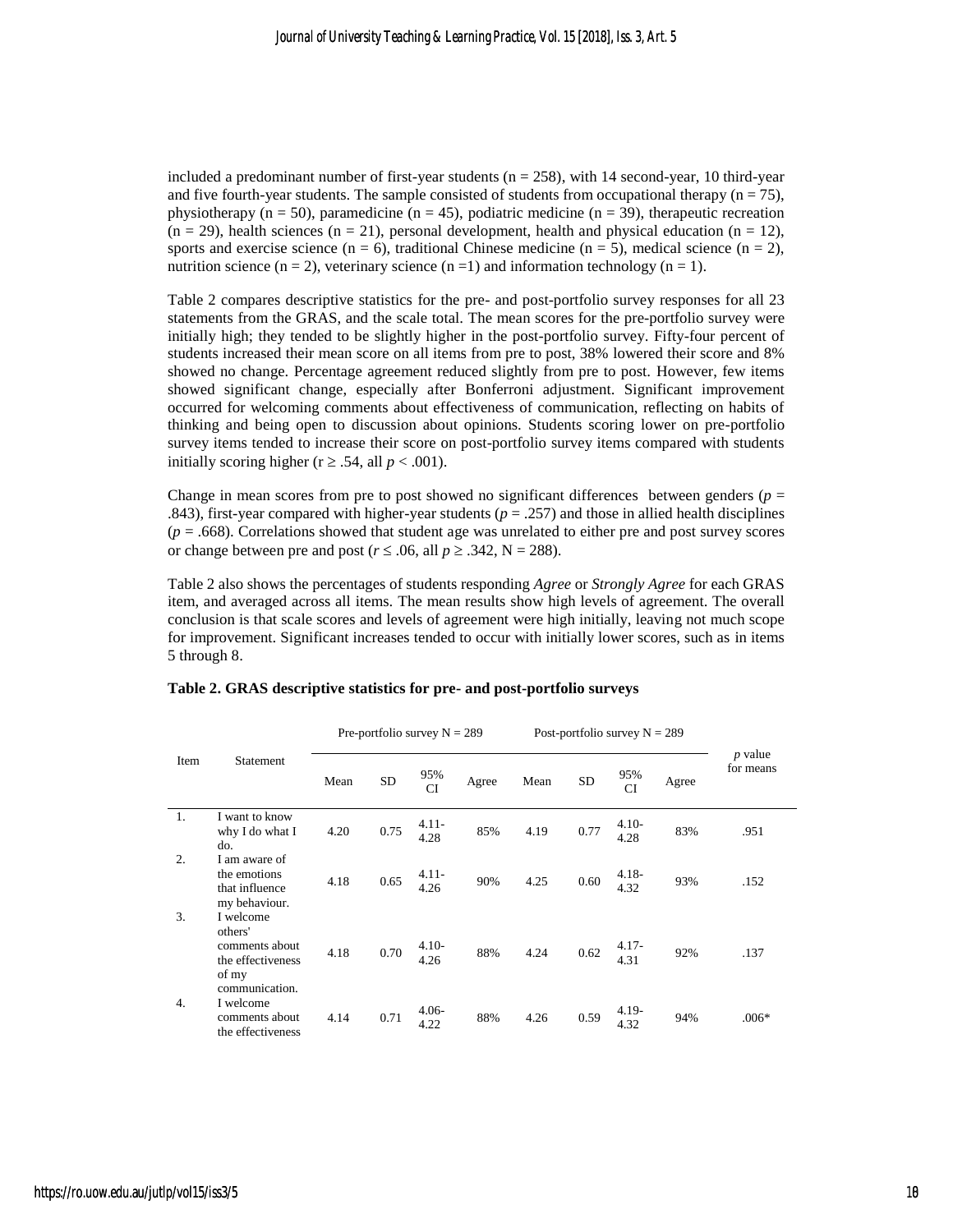|      |                                                                                                             | Pre-portfolio survey $N = 289$ |          | Post-portfolio survey $N = 289$ |       |      |          |                  |       |                             |
|------|-------------------------------------------------------------------------------------------------------------|--------------------------------|----------|---------------------------------|-------|------|----------|------------------|-------|-----------------------------|
| Item | Statement                                                                                                   | Mean                           | SD       | 95%<br>CI                       | Agree | Mean | SD       | 95%<br>СI        | Agree | <i>p</i> value<br>for means |
|      | of my<br>communication.                                                                                     |                                |          |                                 |       |      |          |                  |       |                             |
| 5.   | I reflect on my<br>own habits of<br>thinking.                                                               | 3.89                           | 0.75     | $3.80-$<br>3.97                 | 76%   | 4.11 | 0.68     | $4.03-$<br>4.19  | 85%   | $0.001**$                   |
| 6.   | I can view my<br>own behaviour<br>from the                                                                  | 3.84                           | 0.74     | $3.75 -$                        | 72%   | 3.95 | 0.63     | 3.88-            | 78%   | $.017*$                     |
| 7.   | perspective of<br>others.<br>I test my own                                                                  |                                |          | 3.92                            |       |      |          | 4.02             |       |                             |
|      | judgements<br>against those of<br>others.                                                                   | 3.66                           | 0.74     | $3.57 -$<br>3.74                | 61%   | 3.76 | 0.71     | $3.68 -$<br>3.84 | 67%   | $.047*$                     |
| 8.   | I evaluate my<br>own ability to<br>communicate<br>effectively.                                              | 3.98                           | 0.73     | $3.89 -$<br>4.06                | 80%   | 4.10 | 0.63     | 4.02-<br>4.17    | 85%   | $.016*$                     |
| 9.   | I want to know<br>the basis of rules<br>and guidelines<br>for professional                                  | 4.31                           | 0.66     | $4.23 -$<br>4.39                | 90%   | 4.26 | 0.63     | 4.19-<br>4.33    | 91%   | .258                        |
| 10.  | conduct.<br>I understand<br>people with a<br>different cultural<br>or religious<br>background to<br>my own. | 4.26                           | 0.69     | $4.18 -$<br>4.34                | 87%   | 4.27 | 0.61     | 4.20-<br>4.34    | 92%   | .800                        |
| 11.  | I accept<br>responsibility<br>for the effects of<br>what I say on                                           | 4.31                           | 0.63     | $4.24 -$<br>4.38                | 92%   | 4.31 | 0.61     | $4.24 -$<br>4.38 | 94%   | .937                        |
| 12.  | other people.<br>I accept different<br>ways of<br>thinking.                                                 | 4.28                           | 0.65     | $4.21 -$<br>4.36                | 91%   | 4.34 | 0.61     | $4.26 -$<br>4.41 | 94%   | .206                        |
| 13.  | I attempt to<br>understand situat<br>ions from a<br>variety of<br>perspectives.                             | 4.16                           | 0.66     | $4.08 -$<br>4.24                | 87%   | 4.22 | 0.67     | 4.15-<br>4.30    | 89%   | .132                        |
| 14.  | I accept<br>responsibility<br>for what I do.                                                                | 4.47                           | 0.60     | $4.40 -$<br>4.54                | 96%   | 4.38 | 0.60     | $4.31 -$<br>4.45 | 95%   | .019                        |
| 15.  | I am open to<br>discussion about<br>my opinions.                                                            | 4.12                           | 0.74     | $4.04 -$<br>4.21                | 82%   | 4.25 | $0.66\,$ | 4.17-<br>4.33    | 90%   | $.005*$                     |
| 16.  | I am aware of<br>my own<br>limitations.                                                                     | 3.96                           | 0.69     | 3.88-<br>4.04                   | 80%   | 4.00 | 0.68     | 3.92-<br>4.08    | 83%   | .409                        |
| 17.  | I sometimes find<br>myself having<br>difficulty in                                                          | 3.44                           | $1.01\,$ | $3.32 -$<br>3.56                | 53%   | 3.46 | 1.03     | $3.34-$<br>3.58  | 57%   | .717                        |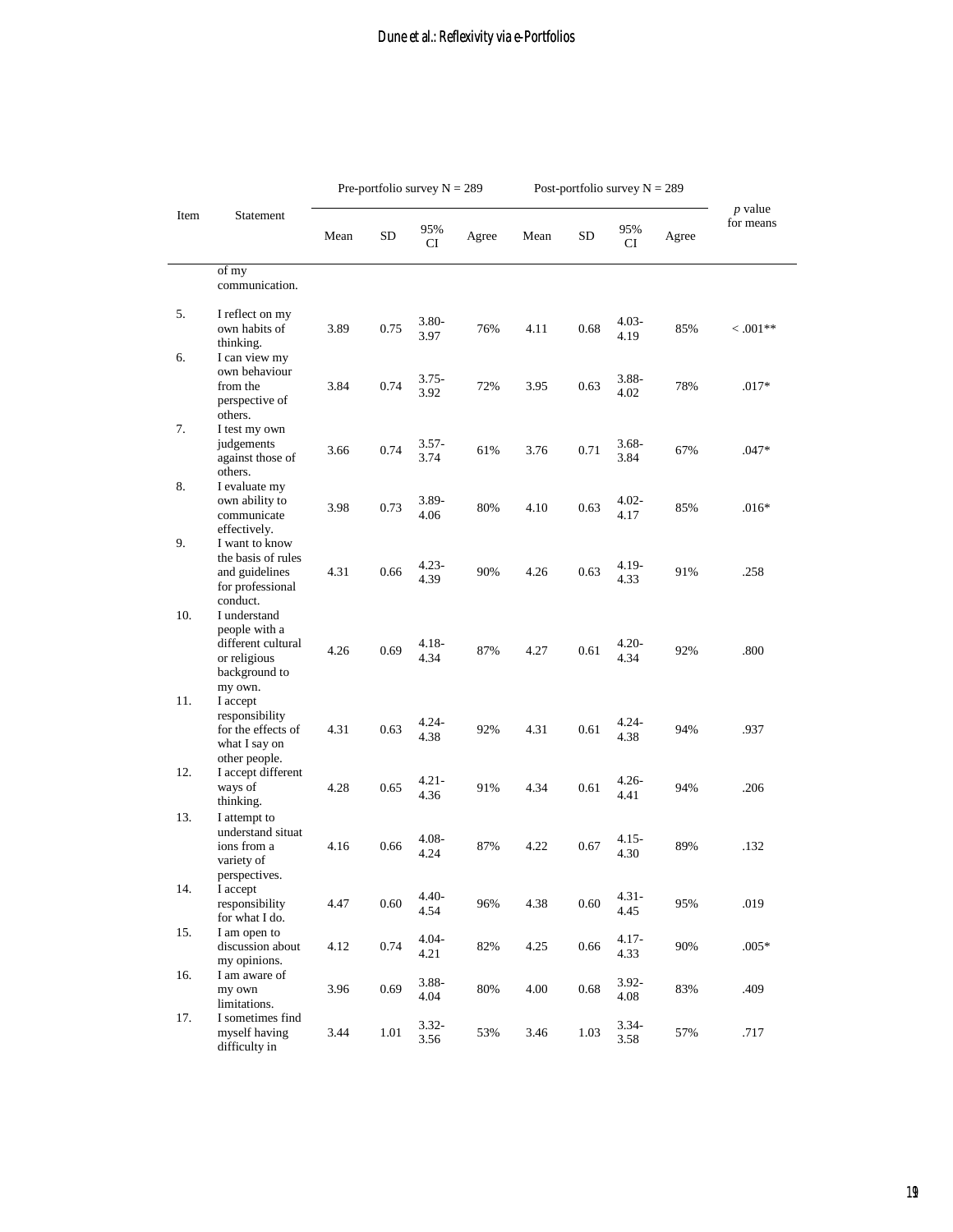|      |                                                                                                | Pre-portfolio survey $N = 289$ |           |                  |       | Post-portfolio survey $N = 289$ |           |                  |       |                        |
|------|------------------------------------------------------------------------------------------------|--------------------------------|-----------|------------------|-------|---------------------------------|-----------|------------------|-------|------------------------|
| Item | Statement                                                                                      | Mean                           | <b>SD</b> | 95%<br><b>CI</b> | Agree | Mean                            | <b>SD</b> | 95%<br>CI        | Agree | $p$ value<br>for means |
|      | expressing my<br>own ideas.                                                                    |                                |           |                  |       |                                 |           |                  |       |                        |
| 18.  | I am aware of<br>the cultural<br>influences on<br>my opinions.                                 | 4.10                           | 0.73      | $4.01 -$<br>4.08 | 84%   | 4.14                            | 0.68      | $4.06 -$<br>4.22 | 86%   | .372                   |
| 19.  | I want to<br>understand<br>myself.                                                             | 4.33                           | 0.72      | $4.24 -$<br>4.41 | 87%   | 4.40                            | 0.71      | $4.32 -$<br>4.48 | 91%   | .100                   |
| 20.  | I am aware of<br>how my words<br>and actions<br>affect other<br>people<br>emotionally.         | 4.24                           | 0.74      | $4.15 -$<br>4.32 | 88%   | 4.29                            | 0.62      | $4.22 -$<br>4.36 | 94%   | .249                   |
| 21.  | I sometimes find<br>myself having<br>difficulty in<br>thinking of<br>alternative<br>solutions. | 3.10                           | 0.95      | 2.99-<br>3.21    | 38%   | 3.20                            | 1.00      | $3.08 -$<br>3.32 | 43%   | .153                   |
| 22.  | I can empathise<br>with someone<br>else's situation.                                           | 4.29                           | 0.69      | $4.21 -$<br>4.37 | 92%   | 4.35                            | 0.63      | $4.28 -$<br>4.43 | 92%   | .126                   |
| 23.  | I am aware of<br>the emotions<br>that influence<br>my thinking.                                | 4.07                           | 0.75      | 3.98-<br>4.15    | 84%   | 4.14                            | 0.64      | $4.06 -$<br>4.21 | 89%   | .147                   |
|      | Average across<br>all 23 GRAS<br>items                                                         | 4.06                           | 0.37      | $4.02 -$<br>4.11 | 81%   | 4.12                            | 0.35      | $4.08 -$<br>4.16 | 75%   | $.002*$                |

\* *p* <.05, unadjusted for 24 tests

\*\* *p* < .05 after Bonferroni adjustment for 24 tests

The mean score on filler items was  $3.15$  ( $SD = 0.75$ ), which was significantly lower than the mean across all post-portfolio survey items ( $p < .001$ ,  $N = 288$ ). The difference in means between filler items and genuine survey items amounted to 0.97 scale intervals, suggesting that students were considerably less likely to agree with the contrived filler items than with GRAS items about reflexivity.

Principal axis factor analysis on the pre-portfolio survey identified two factors with eigenvalues of more than 1, with only the first factor accounting for a sizeable proportion of variance. All GRAS items except items 17 and 21 loaded onto this factor. This result was reproduced almost exactly with the same analysis on the post-portfolio survey items, with a single factor emerging, and comprising all items except 17 and 21 (Table 3).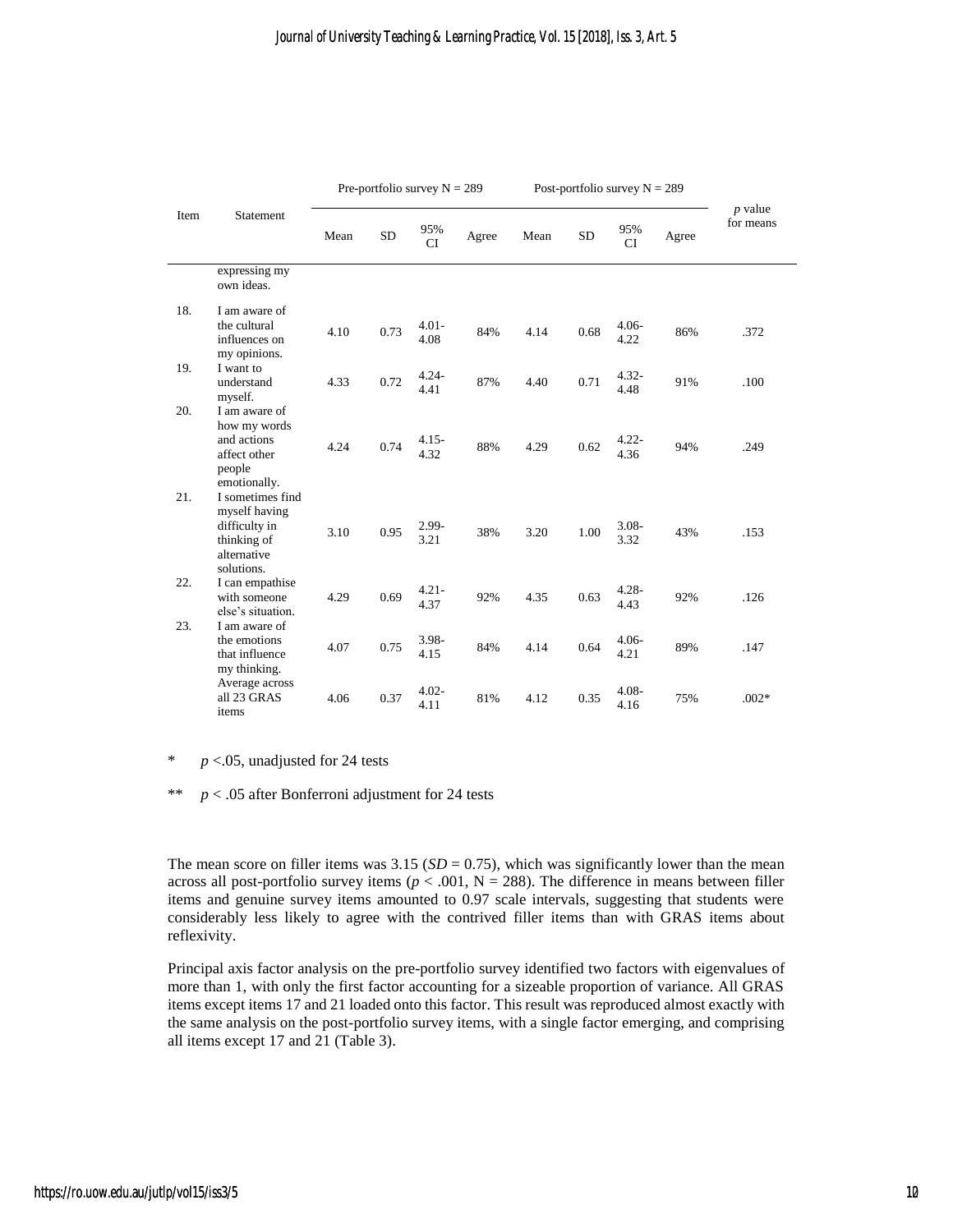|      |                                                                                     | Pre-portfolio<br>survey |          | Post-portfolio<br>survey |  |
|------|-------------------------------------------------------------------------------------|-------------------------|----------|--------------------------|--|
| Item | Statement                                                                           | Factor 1                | Factor 2 | Factor 1                 |  |
|      |                                                                                     | loadings                | loadings | loadings                 |  |
| 1.   | I want to know why I do what I do.                                                  | .32                     | .40      | .42                      |  |
| 2.   | I am aware of the emotions that influence my<br>behaviour.                          | .55                     | .17      | .54                      |  |
| 3.   | I welcome others' comments about the<br>effectiveness of my communication.          | .55                     | .04      | .61                      |  |
| 4.   | I welcome comments about the effectiveness of<br>my communication.                  | .58                     | .15      | .62                      |  |
| 5.   | I reflect on my own habits of thinking.                                             | .52                     | .04      | .61                      |  |
| 6.   | I can view my own behaviour from the<br>perspective of others.                      | .57                     | $-.07$   | .50                      |  |
| 7.   | I test my own judgements against those of others.                                   | .37                     | .07      | .41                      |  |
| 8.   | I evaluate my own ability to communicate<br>effectively.                            | .61                     | $-.08$   | .67                      |  |
| 9.   | I want to know the basis of rules and guidelines<br>for professional conduct.       | .53                     | .17      | .53                      |  |
| 10.  | I understand people with a different cultural or<br>religious background to my own. | .59                     | .04      | .62                      |  |
| 11.  | I accept responsibility for the effects of what I say<br>on other people.           | .50                     | .06      | .56                      |  |
| 12.  | I accept different ways of thinking.                                                | .57                     | .01      | .64                      |  |
| 13.  | I attempt to understand situations from a variety<br>of perspectives.               | .65                     | $-.01$   | .60                      |  |
| 14.  | I accept responsibility for what I do.                                              | .57                     | .04      | .58                      |  |
| 15.  | I am open to discussion about my opinions.                                          | .56                     | $-.02$   | .56                      |  |
| 16.  | I am aware of my own limitations.                                                   | .47                     | $-.03$   | .41                      |  |
| 17.  | I sometimes find myself having difficulty in<br>expressing my own ideas.            | $-.15$                  | .67      | .01                      |  |
| 18.  | I am aware of the cultural influences on my<br>opinions.                            | .58                     | .09      | .50                      |  |
| 19.  | I want to understand myself.                                                        | .43                     | .36      | .46                      |  |
| 20.  | I am aware of how my words and actions affect<br>other people emotionally.          | .48                     | $-.04$   | .51                      |  |
| 21.  | I sometimes find myself having difficulty in<br>thinking of alternative solutions.  | $-.05$                  | .63      | $-.01$                   |  |
| 22.  | I can empathise with someone else's situation.                                      | .54                     | .13      | .56                      |  |
| 23.  | I am aware of the emotions that influence my<br>thinking.                           | .54                     | .02      | .57                      |  |
|      | <b>Explained</b> variance                                                           | 26%                     | 6%       | 28%                      |  |

## **Table 3. Principal axis factor loadings on GRAS items and explanation of variance in the pre- and post-portfolio surveys**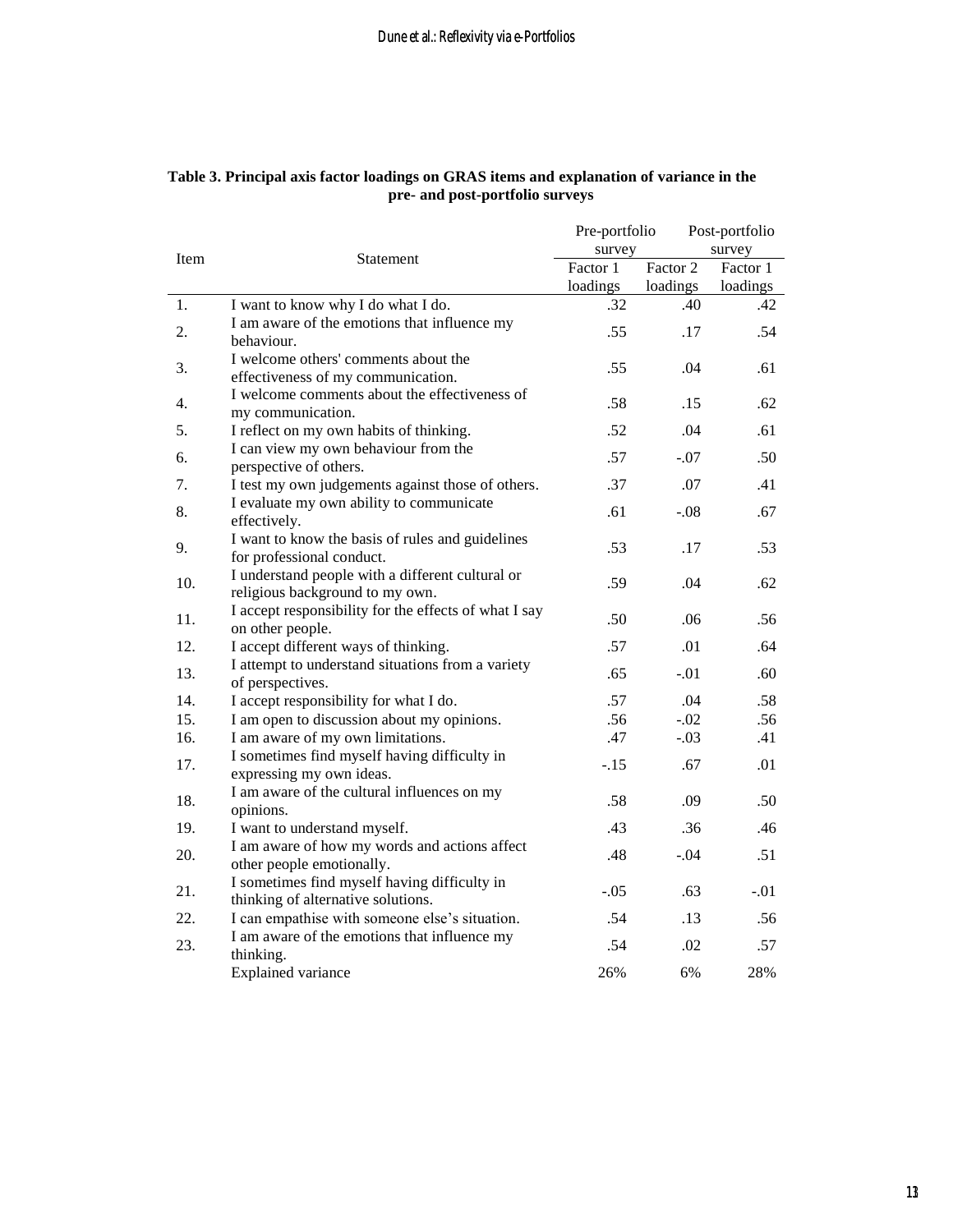#### *Qualitative findings*

Four themes were aligned with the open-ended questions posed to students in relation to their development of reflexivity through their e-portfolios: challenges, rewards, lessons for the future and maturity.

#### *Challenges*

"Learning to reflect" (therapeutic-recreation student) and the process of self-reflection were "daunting" (Paramedic student) experiences. One student wrote:

*One of the most challenging aspects of this journey of developing reflective practice was critiquing and identifying personal shortcomings, as well as possible causes behind them. I found this to be very confronting.* (Occupational Therapy student)

Students connected their challenges with developing reflexivity to evidence-based models for reflection, even though this was not explicitly required.

*The most challenging aspects of communication is self-reflection with the use of the Johari Window. It can be difficult to review and assess yourself. Having to reflect on experiences and determine areas of improvement can prove difficult as they may be "unknown" to our self.* (Podiatry student)

Developing reflexivity helped with the challenge of understanding the role of social and cultural experiences and identities, and what they imply for health care.

*The most challenging aspects of developing reflective profession-specific practice for an OT is understanding that everyone comes from different cultural backgrounds and upbringings. This means that even though one approach is effective for one individual, it does not mean it works for another.* (Occupational Therapy student)

*The most challenging aspect of my journey with developing effective communication in physiotherapy was accepting difference and communicating with other people who have different cultures and values. However, I now know the significance of accepting difference and how this will empower the patients/people.* (Physiotherapy student)

Managing the technology was challenging for some students. For these students, "creating the eportfolio was difficult", as it required that they "first familiarise [themselves] around the website" (Health service management student). Even so, "with practice [students] could get better and improved". One student wrote:

*The most challenging aspect of my journey was creating the e-Portfolio using WordPress as I have no IT background. I had to watch many tutorial videos to assist with navigating around WordPress to create the e-Portfolio.* (Personal Development, Health and Physical Education student)

The technology encouraged the "refinement" of skills and provided an "opportunity for creativity" (Physiotherapy student). Other students also reflected on their experience with developing eresources as challenging, but found that developing their e-portfolio improved their perception of online communication.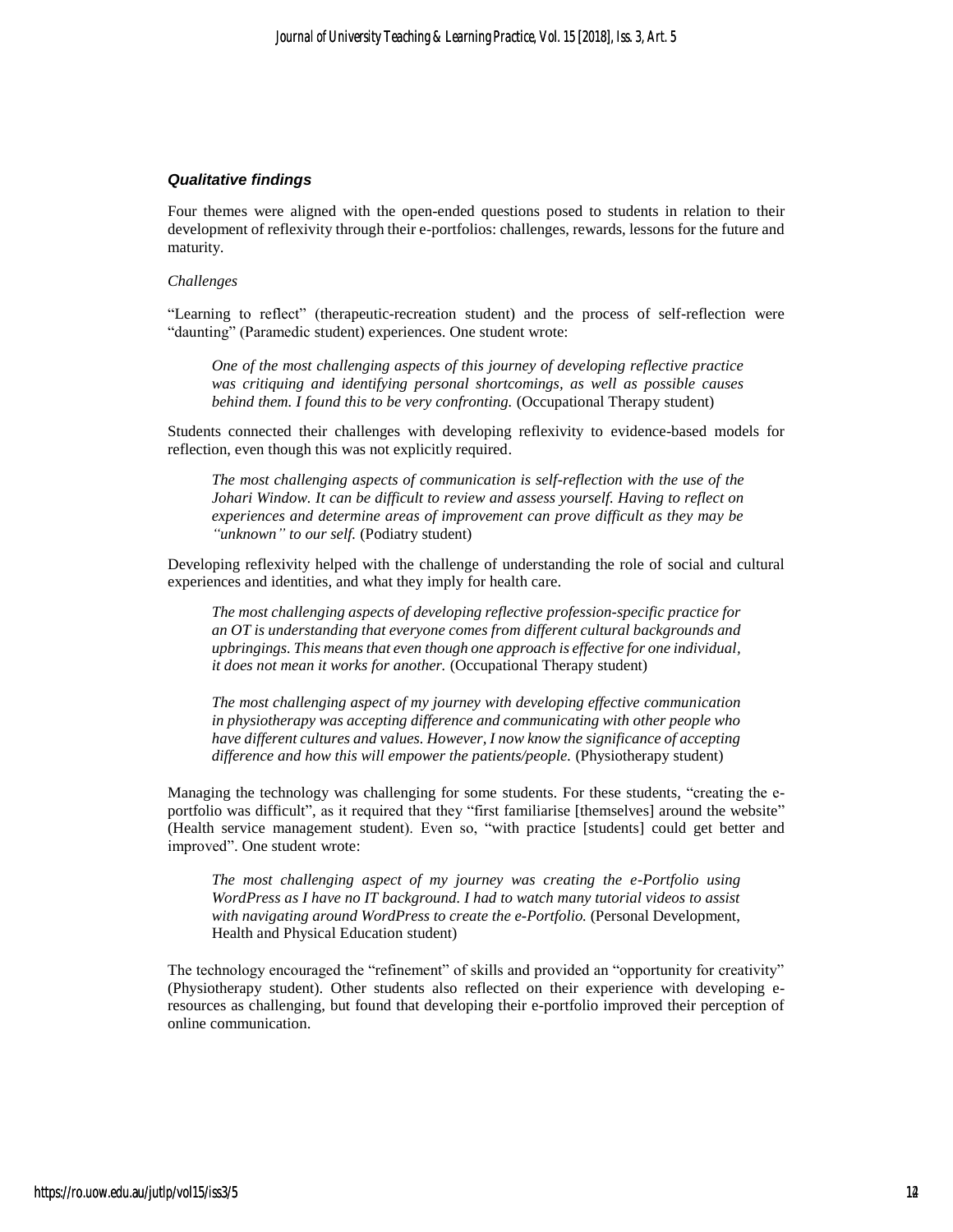*This website has been the first time I have developed a website, which has been challenging and rewarding to have learnt how to make a basic website. I can see the huge benefits of having a website and being able to communicate with so many people.* (Podiatry student)

*I had not created a social networking website related to my chosen profession before…. I initially struggled with preparing its contents and development…. Even though this experience was challenging for me, I saw the advantages of social media that will highly benefit me in the future.* (Paramedicine student)

#### *Rewards*

Although students found the development of reflective practice and reflexivity challenging, they saw the rewards of the e-portfolio. They wrote that developing reflexivity encouraged a deeper understanding of "oneself", the relevance of "effective communication" in real life and professional practice and the importance of "technologies" in modern life.

*Doing self-studies on each topic and being able to reflect...on my future career was one of the biggest reward[s] I have gained throughout this e-portfolio.* (Physiotherapy student)

*Because of this reflection…I am better aware of both my weaknesses and my strengths. I am also able to see improvements in my communication skills. I find this to be very rewarding.* (Traditional Chinese Medicine student)

While the students developed a better understanding of reflection in communication with clients and patients, they also found it rewarding to develop their ability to reflect on their interactions with their interprofessional peers and colleagues.

*The most rewarding aspect of this journey was communicating with a variety of students who come from different disciplines, and having a tutor that passed his knowledge and experiences to me that made me a better person.* (Podiatry student)

#### *Lessons for the future and maturity*

In the process of developing their e-portfolios, students identified lessons for the future that they will carry into their future lives and careers. For some students these lessons increased their perceived maturity.

*I will implement the use of interview skills that I have learnt to create comfort and trust when interacting with other individuals. Through the e-portfolio, I have developed certain skills that have helped me to mature not only as a future health professional but as an individual, and am thankful for the information obtained.*  (Therapeutic Recreation student)

Students demonstrated maturity in learning to think about, learn about and respect others.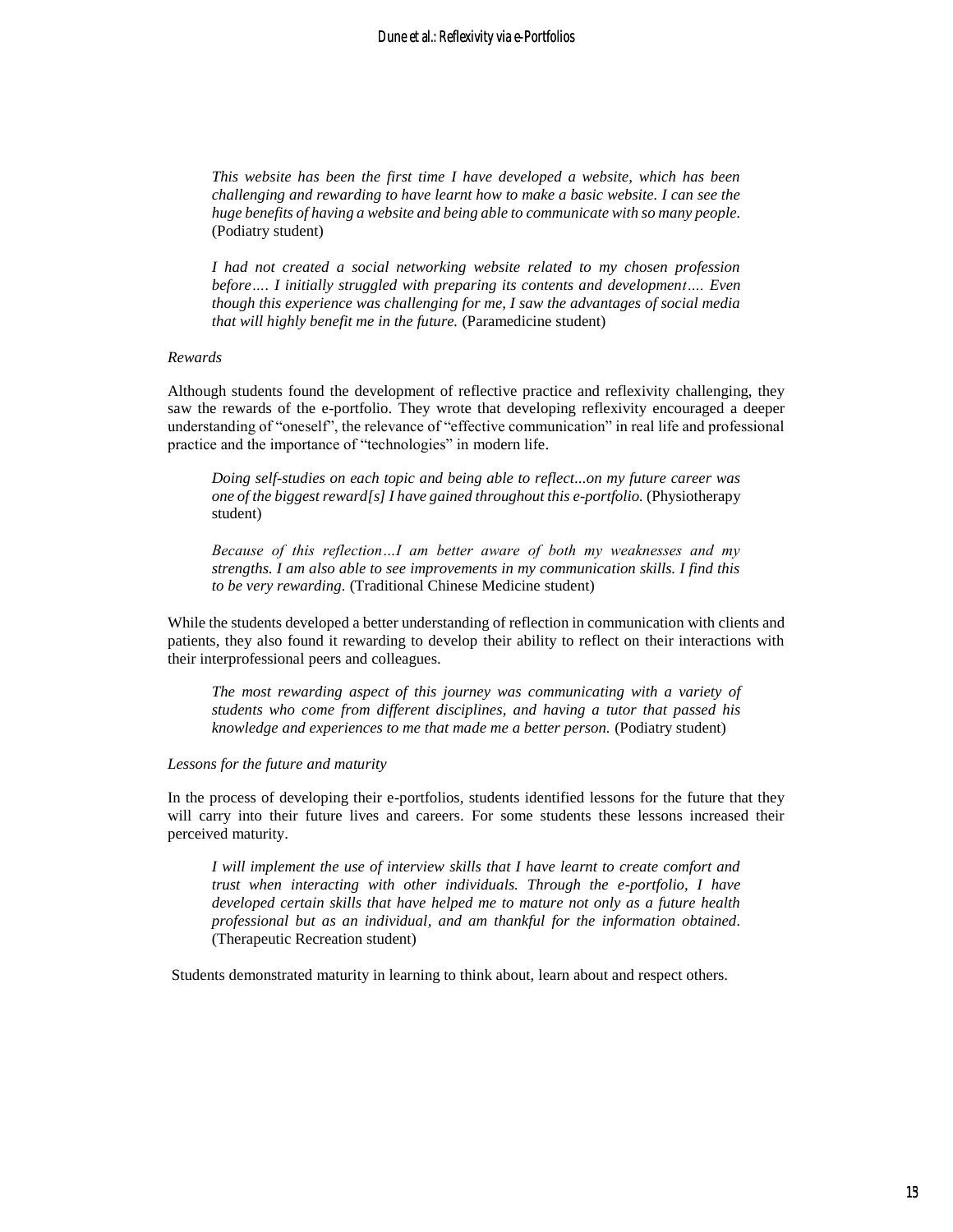*I have learnt about cultural sensitivity, and with this, I aim to learn about more cultures and their social norms. With the knowledge that I learn, I will then implement it into my professional and social life.* (Occupational Therapy student)

In summary, students valued the e-portfolio as a means for developing reflexivity and reflective practice. The e-portfolio enabled students to feel more aware and competent about themselves, and to discern their areas of strength and areas for improvement.

## **Discussion**

This project evaluated students' development of reflexivity by engaging in an individually assessed e-portfolio within a large, interprofessional, first-year health-science unit, Communication in Health. Scores on the GRAS measure of reflexivity were initially high, limiting the scope for improvement. The three scales that showed significant improvement after adjustment for the number of tests concerned willingness to evaluate and reappraise one's own communication performance, which is an encouraging finding for the e-portfolio. That students' mean scores tended to increase whilst their percentage agreement tended to decrease from the pre- to post-portfolio surveys suggests that ratings among students scoring at lower levels tended to improve more, whilst those initially scoring higher showed smaller increases in their scores. Aside from the limited (five-point) range on GRAS items, this result could be explained by lower-scoring students gaining reflective awareness, and higher-scoring students moderating their self-appraisal – which, paradoxically, could indicate more awareness of their own limitations. Results suggest uniformity in mean responses across the tested demographic categories. The lower mean result for the filler items compared with genuine GRAS items argues against a major influence of social desirability on responses.

Factor analysis suggests that responses to the GRAS scale are patterned on the basis of a single underlying dimension that might reasonably be labelled *reflexivity*. Thus there is an underlying unity with the GRAS scale as implemented for our sample. The exceptional items (17 and 21), which were about difficulty in thought and expression, elicited lower agreement in both surveys, indicating possible reluctance to acknowledge perceived shortcomings expressed in this way.

Students in this study found the process of developing reflexivity to be positively challenging, as it helped them better understand themselves and the relevance of effective communication in their lives outside university and their professional career. Pelliccione and Raison (2009) highlight that students who engage in reflexivity through an e-portfolio become better practitioners. Barrett (2000) notes that the reflexive nature of the e-portfolio is innovative, making it different from an online presentation or an upmarket resume without any real presence, context or identity (see also Abuzaid et al. 2017).

For the 38% of students who reported a decrease in reflexivity, a nuanced interpretation is needed. The incremental magnitude of the average change – only a small fraction of a rating-scale interval – could reflect unfavourably on the learning activity's effectiveness. Attitudes and dispositions developed over a person's formative years may be difficult to reverse in a short-term learning activity. Initial high scores allow little scope for improvement. Results may indicate that the instrument lacks responsiveness to the type of change initiated by the learning activity, even though changes in scores showed a relationship with initial scores. Similar conclusions have been made in interprofessional education studies where movement from pre to post reflects modest improvement or inverse movement (Murphy & Nimmagadda 2015; Hayashi et al. 2012; Olson et al. 2016). If so, reductions in students' post scores could represent progress in reflexivity, with the lower scores reflecting awareness of one's limitations in a way that they could not have imagined earlier.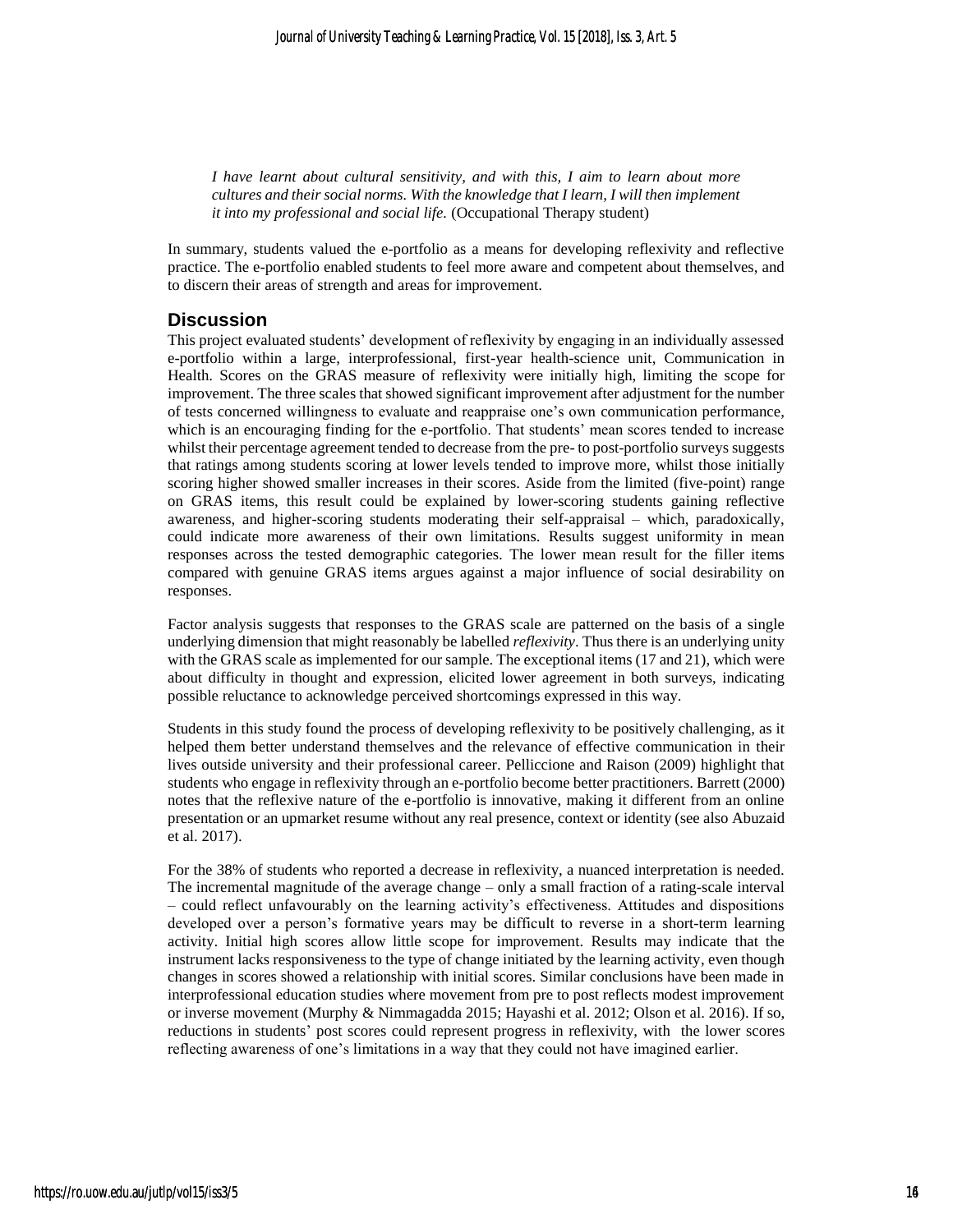Thematic analysis of responses to open-ended questions showed that the creation of an e-portfolio provided insight to the way health-science students learn and perceive ways they can apply critical thinking, reflexivity and communication competencies in their career and other aspects of life. Students perceived self-reflection as one of the major benefits of an e-portfolio. This is an important endorsement for e-portfolios and their potential relevance to the development of communication skills that meet industry requirements. E-portfolios satisfy the ever-increasing expectation from industry that students should be able to transfer their knowledge and competencies into professional skills that can be applied within the workforce (David et al. 2001). Industry-relevant skills include the ability to engage, manipulate and manage technology (Ledoux & McHenry 2006) – a skill that some students in this study reported as challenging. Whilst such a challenge should not deter educators or students from using e-portfolios to develop students' reflexivity, adequate technological and professional support should be provided to students and staff.

Although much has been said about the professional relevance of e-portfolios and reflexivity, these educational interventions offer a way of exploring a creative space for individuals throughout their lives (Richter et al. 2009). As Cohn and Hibbitts (2004) point out, e-portfolios use the internet to integrate the personal, professional and creative and allow students to move from consuming media to creating it (Dune et al. 2016).

### **Limitations**

The five-point scale for GRAS items limits the capacity to record improvement for students already scoring highly, even if their initial high scores come from overestimating their reflexivity. Greater insight into reflexivity after the intervention could even bring a reduction in scores. Alternatively, reduced scores could indicate that e-portfolios are ineffective in promoting reflexivity: the interpretation of reduced scores is ambiguous.

The study design, being a single-group case series design, does not support strong causal inferences about the effectiveness of e-portfolios. A controlled trial involving either a no-intervention group or an alternative intervention as a comparison condition, preferably with random allocation, is scientifically preferable.

Despite the encouraging results from the comparison between genuine GRAS items and the filler items in this study, the self-report nature of the GRAS survey only enlarges the potential for biased responses. This may further be the case when reflective work is assessed, as it may bias students towards responding positively on evaluative surveys.

## **Summary**

The majority of students recorded increasing reflexivity after the e-portfolio intervention, although at the item level the changes were small and mostly non-significant. It cannot be claimed that the use of an e-portfolio greatly increased self-reported reflexivity. Other results attest to the educational value of the e-portfolio. The students found the process of developing reflexivity to be positively challenging. They cited reflection on communication skills, the use of contemporary media, interprofessional reflection and cultural responsiveness as key elements learnt through the reflective process of the e-portfolio. Students whose results showed a reduction in reflexivity may have more realistically appraised their reflexivity on the second survey than the first.

### **Disclosure statement**

The authors declare that there is no conflict of interest to report.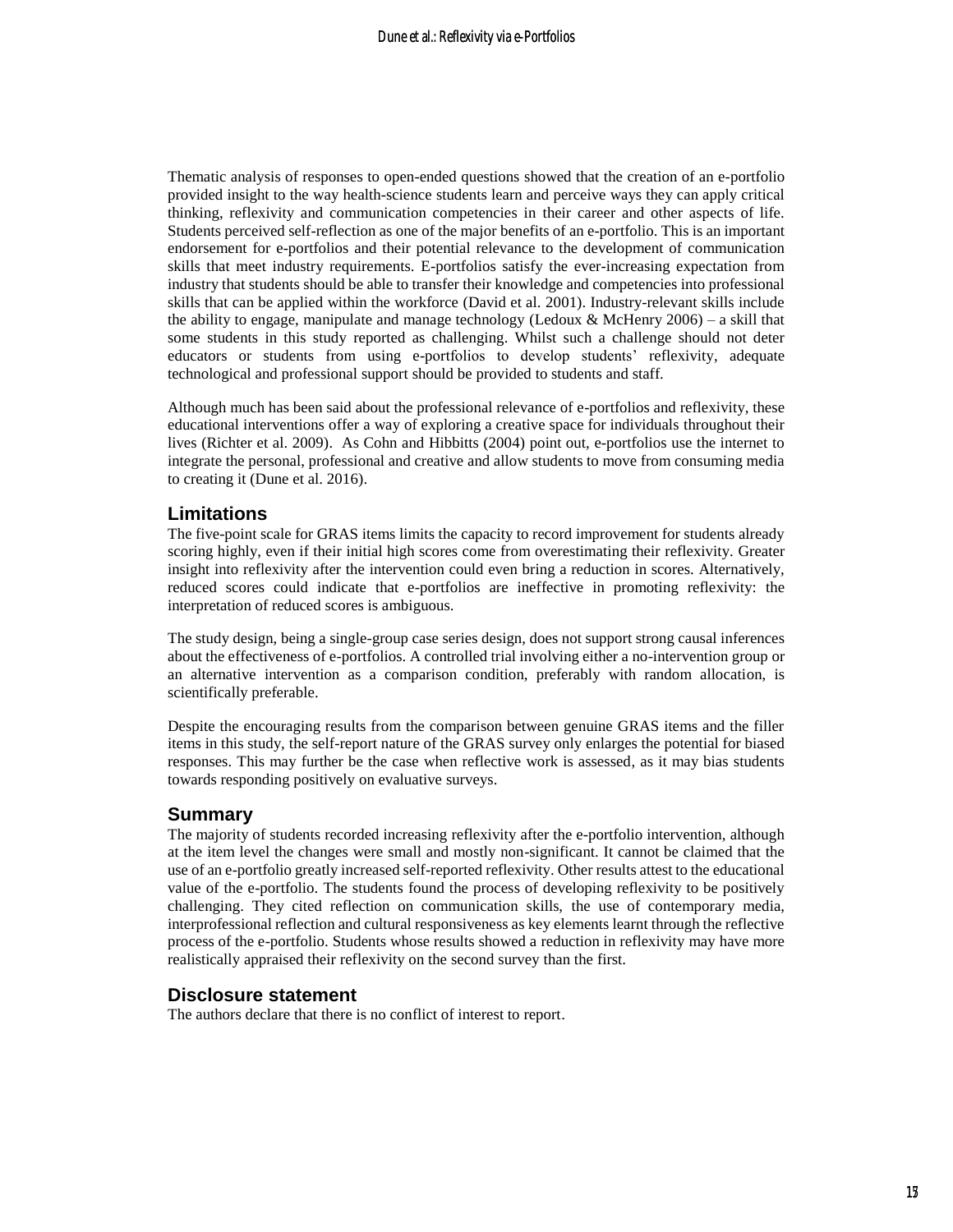## **References**

- Abuzaid, M, Elshami, W, David, L & Stevens, B 2017, 'Perceptions of E-portfolio Use in Lifelong Learning and Professional Development Among Radiology Professionals', *Current Medical Imaging Reviews,* vol. 13, no. 4, pp. 495-501.
- Arnold, E & Boggs, K 2015, *Interpersonal relationships: Professional communication skills for nurses*, Elsevier Health Sciences, St. Louis.
- Aukes, L, Geertsma, J, Cohen-Schotanus, J, Zwierstra, R & Slaets, J 2007, 'The development of a scale to measure personal reflection in medical practice and education', *Medical Teacher,* vol. 29, no. 2-3, pp. 177-182.
- Bahous, R 2008, 'The self‐assessed portfolio: a case study. *Assessment & Evaluation in Higher Education,* 33(4), pp. 381-393.
- Barrett, H 2000, 'Create your own electronic portfolio', *Learning and Leading with Technology,* vol. 27 (October), pp. 14-21.
- Barrett, H 2012, 'Emotions are real', *Emotion,* vol. 12, no. 3, pp. 413-429.
- Bourdieu, P 2003, 'Participant objectivation', *Journal of the Royal Anthropological Institute,* vol. 9, no.2, pp. 281-294.
- Bridgstock, R 2009, 'The graduate attributes we've overlooked: Enhancing graduate employability through career management skills', *Higher Education Research & Development,* vol. 28, no. 1, pp. 31-44.
- Chetcuti, D, Buhagiar, M & Cardona, A 2011, 'The professional development portfolio: Learning through reflection in the first year of teaching', *Reflective Practice,* vol. 12, no. 1, pp. 61-72.
- Chitpin, S & Simon, M 2009. Even if no-one looked at it, it was important for my own development: Pre-service teacher perceptions of professional portfolios. *Australian Journal of Education,* 53(3), pp. 277-293.
- Cohn, E R & Hibbitts, B J 2004. Beyond the electronic portfolio: A lifetime personal web space. *Educause Quarterly,* 27(4), pp. 7-11.
- David, M, Davis, M, Harden, R, Howie, P, Ker, J & Pippard, M 2001, 'AMEE Medical Education Guide No. 24: Portfolios as a method of student assessment', *Medical Teacher,* vol. 23, no. 6, pp. 535-551.
- Dune, T, Bidewell, J, Firdaus, R & Kirwan, M 2016, 'Communication Idol: Using popular culture to catalyse active learning by engaging students in the development of entertaining teaching and learning resources', *Journal of University Teaching & Learning Practice,* vol. 13, no. 5, pp. 1-18.
- Flick, U 2014, 'Thematic coding and content analysis', *An Introduction to Qualitative Research*, pp. 420-38. Sage Publications, London.
- Hayashi, T, Shinozaki, H, Makino, T, Ogawara, H, Asakawa, Y, Iwasaki, K, Matsuda, T, Abe, Y, Tozato, F & Koizumi, M 2012, 'Changes in attitudes toward interprofessional health care teams and education in the first-and third-year undergraduate students', *Journal of Interprofessional Care,* vol. 26, no. 2, pp. 100-107.
- Holston, DM & O'Neil, CE 2008, 'Students' evaluation of a communication-intensive, service learning project in a dietetics course', *NACTA Journal,* vol. 52, no. 3, pp. 2-8.
- Laidlaw, A & Hart, J 2011, Communication skills: An essential component of medical curricula. Part 1: Assessment of clinical communication: AMEE Guide No. 51(1), *Medical Teacher,* vol. 33, pp. 6-8.
- Lanning, S, Brickhouse, T, Gunsolley, J, Ranson, S & Willett, R 2011, 'Communication skills instruction: An analysis of self, peer-group, student instructors and faculty assessment', *Patient Education and Counseling,* vol. 83, no. 2, pp. 145-151.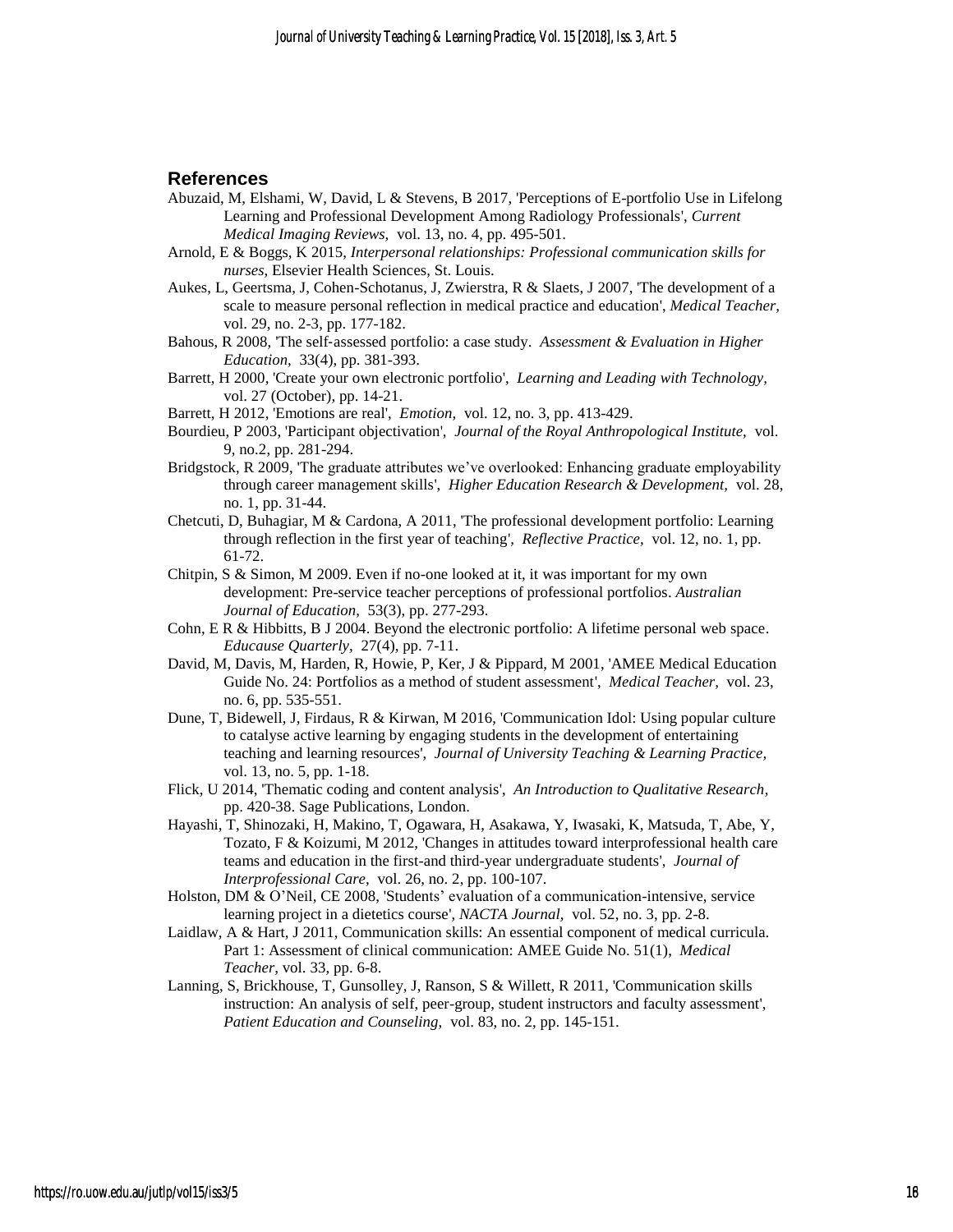- Ledoux, M & McHenry, N 2006, Electronic portfolio adoption for teacher education candidates. *Early Childhood Education Journal,* vol. 34, no. 2, pp. 103-116.
- Leggett, C 2013, Chapter 5: Workforce development and skills formation in Singapore. In Benson, J, Gospel, H & Zhu, Y (eds.), *Workforce Development and Skill Formation in Asia.* Routledge, London.
- Molinuevo, B, Escorihuela, R, Fernández-Teruel, A, Tobeña, A & Torrubia, R 2011, 'How we train undergraduate medical students in decoding patients' nonverbal clues', *Medical Teacher,* vol. 33, no. 10, pp. 804-807.
- Moon, J A 2004, *Reflection in learning & professional development: Theory & practice.* Milton RoutledgeFalmer, Milton Park, UK.
- Murphy, J & Nimmagadda, J 2015, 'Partnering to provide simulated learning to address Interprofessional Education Collaborative core competencies', *Journal of Interprofessional Care,* vol. 29, no. 3, pp. 258-259.
- Nevin, A, Bradshaw, L, Cardelle-Elawar, M & Diaz-Greenburg, R 2009, 'Becoming a teacher: A cross-cultural analysis of motivation and teacher identity formation'. In Jenlink, P M (ed.), *Teacher Identity and the Struggle for Recognition: Meeting the Challenges of a Diverse Society.* Rowman & Littlefield Education, Lanham, MD.
- Oandasan, I & Reeves, S 2005, 'Key elements for interprofessional education. Part 1: The learner, the educator and the learning context', *Journal of Interprofessional Care,* vol. 19, sup. 1, pp. 21-38.
- Olson, R, Bidewell, J, Dune, T & Lessey, N 2016, 'Developing cultural competence through selfreflection in interprofessional education: Findings from an Australian university', *Journal of Interprofessional Care,* vol. 30, no.3, pp. 347-354.
- Pecukonis, E, Doyle, O & Bliss, D 2008, 'Reducing barriers to interprofessional training: Promoting interprofessional cultural competence', *Journal of Interprofessional Care,* vol. 22, no. 4, pp. 417-428.
- Pelliccione, L & Raison, G 2009, 'Promoting the scholarship of teaching through reflective eportfolios in teacher education', *Journal of Education for Teaching,* vol. 35, no.3, pp. 271-281.
- Plaisir, J, Hachey, A & Theilheimer, R 2011, 'Their portfolios, our role: Examining a community college teacher education digital portfolio program from the students' perspective', *Journal of Early Childhood Teacher Education,* vol. 32, no. 2, pp. 159-175.
- Plaza, C, Draugalis, J, Slack, M, Skrepnek, G & Sauer, K 2007, 'Use of reflective portfolios in health sciences education', *American Journal of Pharmaceutical Education,* vol. 71, no. 2, p. 34.
- Richter, J, Barrett, H & Garrett, N 2009, 'Online personal learning environments: structuring electronic portfolios for lifelong and life-wide learning', *On the Horizon,* vol. 17, no.2, pp. 142-152.
- Robles, M 2012, Executive perceptions of the top 10 soft skills needed in today's workplace. *Business Communication Quarterly,* 75(4), pp. 453-465.
- Stephenson, J 2001, *Teaching & Learning Online: Pedagogies for New Technologies.* Kogan Page, London.
- Stevens, D & Cooper, J 2009, *Journal keeping: How to use reflective journals for effective teaching and learning, professional insight and positive change.* Stylus, Sterling, VA.
- Timmins, F 2008, *Making sense of portfolios: A guide for nursing students.* McGraw Hill, Maidenhead, UK.
- Vernazza, C, Durham, J, Ellis, J, Teasdale, D, Cotterill, S, Scott, L, Thomason, M, Drummond, P & Moss, J 2011, 'Introduction of an e‐portfolio in clinical dentistry: staff and student views', *European Journal of Dental Education,* vol. 15, no. 1, pp. 36-41.